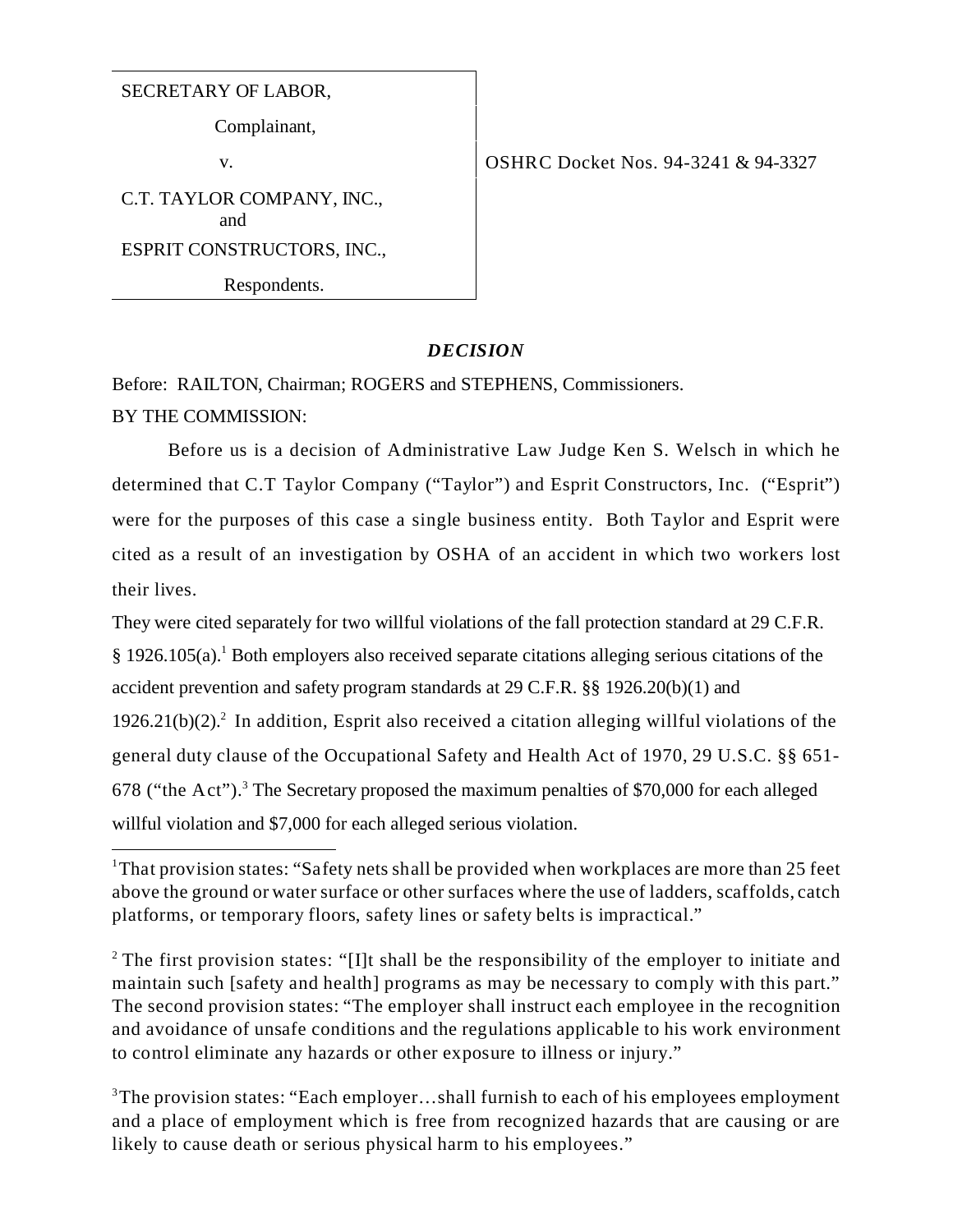The judge affirmed one fall protection citation and the two serious citations as to the single business entity, and he affirmed one willful citation of the general duty clause with regard to Esprit. The Secretary petitioned for review of the judge's decision, alleging that he erred by: (1) treating Taylor and Esprit as a single business entity; (2) failing to assess the maximum penalties which had been proposed; and (3) failing to affirm two willful general duty citations against Esprit.

On review, the Secretary does not challenge the judge's finding that only one fall protection violation was established. The Secretary does, however, take issue with the judge's decision to treat Taylor and Esprit as one business entity. In addition, the Secretary advocates for a reversal of the Commission's decision in *Arcadian Corp.,* 17 BNA OSHC 1345, 1995-97 CCH OSHD ¶ 30,856 (No. 93-3270, 1995), *aff'd,* 110 F.3d 1192 (5th Cir. 1997), and seeks reinstatement of her proposed penalties. Respondent does not dispute the judge's findings; it essentially argues for affirming the judge's decision. We affirm the judge's decision that Taylor and Esprit are a single business entity in the circumstances of this case.<sup>4</sup> Accordingly, we affirm the judge's findings that Taylor and Esprit as a single entity committed a willful violation of the fall protection standard. We also affirm the judge's determinations regarding the serious citation and the single willful

<sup>&</sup>lt;sup>4</sup>Furthermore, Chairman Railton takes issue with Commissioner Rogers' assertions made in footnote three of her dissenting opinion. The Chairman finds nothing inconsistent in the majority's decision here with his separate opinion in *Safeway, Inc.*, OSHRC Docket No. 99- 0316 (March 12, 2003), *petition for review filed,* No. 03-9546 (10th Cir. April 18, 2003). What Commissioner Rogers fails to mention is that in *Safeway*, she would have amended the citation to include a more specific standard under which the Secretary refused to prosecute. In *Safeway*, the Chairman stated that "[i]t is undoubtedly not the province of the Commission to elect the theory of prosecution." Again, consistent with his separate opinion in *Safeway*, the Chairman notes that it is not the Commission's job to act as the prosecutor, but rather its role is to be a "neutral arbiter and determine whether the Secretary's citations should be enforced." *Cuyahoga Valley Ry. v. United Transp. Union*, 474 U.S. 3, 6-7 (1985). Here, the Commission has agreed with the judge that the facts pleaded and shown by the Secretary establish Taylor and Esprit as a "single employer" under Commission precedent.

Moreover, here, the Chairman finds that the Commission is presented with a different issue than the one presented in *Safeway*. What the Commission is presented with here is its authority to raise *sua sponte* a question of statutory jurisdiction. Clearly, questions of statutory jurisdiction can "be raised at any time during Commission proceedings." *Hudson Wood Recycling, Inc.*, 17 BNA OSHC 1638, 1639, 1995-97 CCH OSHD & 31,069, p. 43,330 (No. 95-1767, 1996). In sum, the Chairman views the judge's decision to raise *sua sponte* the issue of the respondents' status as "an employer" under the Act as being within his discretion.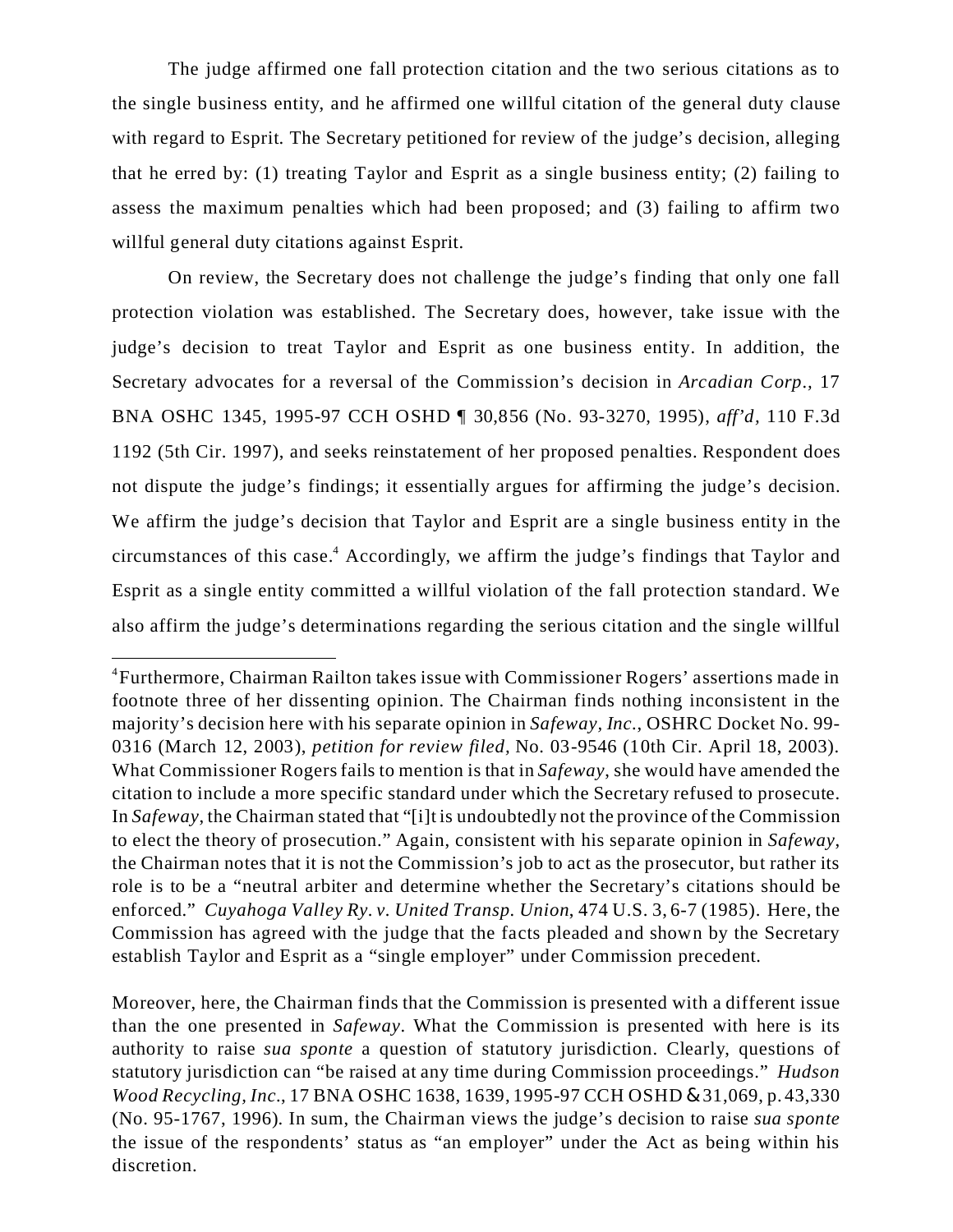violation of the general duty clause, but we extend his order in that regard to include Taylor, based on our finding that Taylor and Esprit operated as a single entity here. For each of these violations, we assess the maximum penalty allowed under the Act. Finally, we reject the Secretary's invitation to revisit our decision in *Arcadian.* 

#### **BACKGROUND**

In 1994, Taylor bid on and won the steel erection work for a proposed warehouse extension to a Consolidated Plastics ("Consolidated") plant located in Twinsburg, Ohio. The project involved erecting a single story, 100,000 square foot structural steel addition to an existing warehouse. Taylor supervised the steel erection work, but Esprit provided the labor and a foreman. Esprit is incorporated as a separate entity from Taylor. However, both companies are owned and controlled by Charles Taylor. They operate from the same office. Esprit's financial, payroll, and workers compensation recordkeeping is performed by Taylor.

Esprit's employees are hired either by Charles Taylor or Taylor's general manager, Paul Mills. Mills supervised the work performed by Esprit employees on smaller projects. He assigned Esprit's employees to those projects, and he designated the foremen. Mills had the authority to hire, fire, and discipline Esprit's employees. He was also responsible for providing them with safety and health training. Esprit's employees believed they were also employed by Taylor.

Taylor used Esprit laborers on the steel erection job for the extension of Consolidated's warehouse. Mills had overall responsibility for the job, and he assembled the crew from Esprit. He selected the foreman, Mark Goch. Taylor also supplied the equipment used by Goch's crew including a crane, welder machines, and the like.

Steel erection on this job was to be completed in ten days. Work began on a Tuesday, when the crew unloaded steel components at the job site. On Wednesday, the crew started setting vertical columns connected by joist girders and tie joists to form a bay. The bays usually measured 40 feet by 40 feet although there were some 50-foot bays. After the bays were erected, bar joists were placed horizontally to span the bay and welded to joist girders. Bridging was then to be welded between the bar joists to provide lateral support. After completing the frame, metal decking was to be installed covering the bays, forming the roof.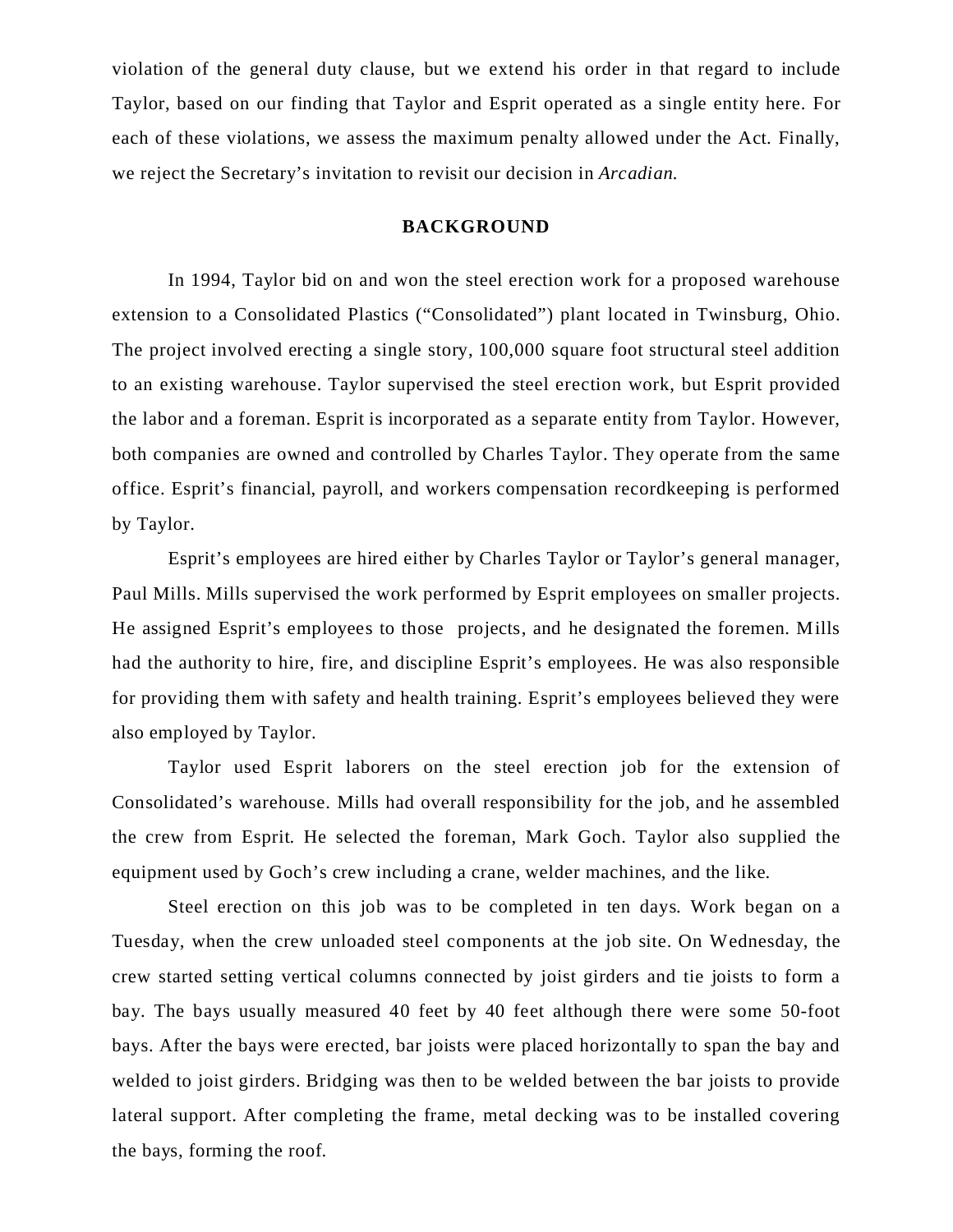Mills visited the site on Wednesday. He observed two Esprit employees working 39 feet above the ground floor. The workers were not tied off by safety belts and lanyards. Mills instructed Goch to install a safety cable across the joist girders, but Goch testified he thought the fall protection was to be installed after the bays were erected.

The work continued on Thursday and Friday. Taylor's vice president, John Hitchcock, stopped by on Friday morning. He did not see any fall protection devices and asked Goch if he planned to install fall protection. Goch told him that fall protection was the "next order of business."

Mills also visited the site early Friday morning. He was concerned that delays might be experienced due to possible bad weather. Accordingly, he determined that the crew should work on Saturday. Goch informed Mills that he anticipated having all steel components in the air by the end of Friday and that bridging and decking could be performed on Saturday.

Mills hired a new employee on Friday to work on Goch's crew. The employee had worked previously as an elevator installer, and he was accustomed to working at heights. On Friday, his first day of employment, he worked on the ground.

By the end of Friday, the crew had set 25 bays, including welding the bar joists to the joist girders in most bays. No bridging or decking had been installed. On Saturday, Goch determined to finish lifting in place the remaining steel on the ground rather than perform bridging and decking. He also decided to complete placing bar joists in the bays that had been erected on Friday. Goch assigned the new employee, who had not previously worked in the air, and one other man to work on the steel girders. The two men "spred" (shook out) the bar joists across the bay. However, unlike the preceding three days, the bar joists were not welded to the joist girders as they were placed in position. No bridging was installed in any of the bays.

Bundles of decking weighing about 5,000 pounds were then placed across the ends of the unwelded bar joists parallel to the joist girder. The first bundle landed without incident. The second bundle was lifted and the load was set down on the unwelded bar joists. As it was being unhooked by one of the two workers, everything fell apart. The two employees were not tied off and fell 39 feet; both men died as a result of their fall.

The bar joists used at the site contained warning tickets and bundle tags instructing steel erectors not to land construction loads on joists that were not completely installed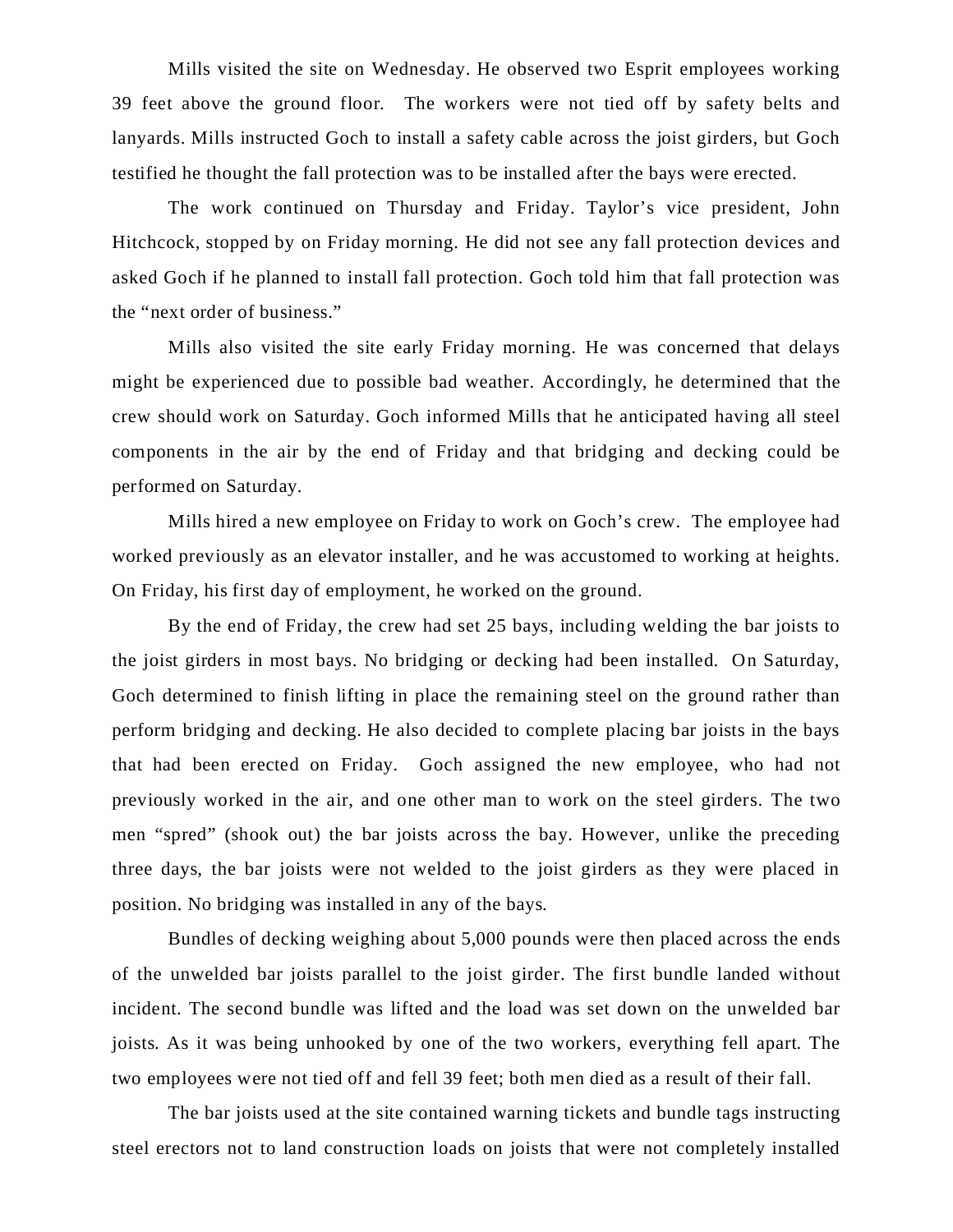and bridged. The record also discloses that the construction plans for the Consolidated project required that no loads be placed on bar joists unless the joists were welded and bridged. In addition, the engineering drawings specifically advised that all horizontal and diagonal bridging be completely installed prior to placing any construction loads on joists.

## **I. TAYLOR AND ESPRIT WERE A SINGLE ENTITY ON THE CONSOLIDATED JOB SITE**

The judge, in finding that Taylor and Esprit were a single entity,<sup>5</sup> relied on long standing Commission precedent, which essentially adopted the "single employer" concept of the National Labor Relations Board. *Trinity Indus., Inc.,* 9 BNA OSHC 1515, 1518-19, 1981 CCH ¶ 25, 297, p. 31,322 (No. 77-39, 1981) (citing *Advance Specialty Co.,* 3 BNA OSHC 2072, 2075-76, 1975-76 CCH OSHD ¶ 20,490, p. 24,484 (No. 2279, 1976)) (opinion of Commissioner Cleary) ("[T]he [NLRB] has consistently held that when two business entities have a combination of most or all of the following factors: a common worksite, a common president or management, a close interrelation and integration of operations and a common labor policy, it will treat the two as one for the purposes of the National Labor Relations Act."). In *Advance Specialty*, the Commission held that "when… two companies share a common worksite such that employees of both have access to the same hazardous conditions, have interrelated and integrated operations, and share a common president, management, supervision or ownership, the *purposes of the Act are best effectuated by the two being treated as one.*" *Advance Specialty,* 3 BNA OSHC at 2076, 1975-76 CCH OSHD at p. 24,484 (emphasis added). *See also Vergona Crane Co.,* 15 BNA OSHC 1782, 1783, 1992 CCH OSHD ¶ 29,775, p. 40,497 (No. 88-1745, 1992) (same). *Cf. Schenley Distillers Corp. v. United States,* 326 U.S. 432 (1946) (reason for disregarding mere technical distinctions between related corporations is to effectuate clear legislative purpose).

We agree. The record clearly shows that Taylor and Esprit acted as a single

<sup>5</sup>The Secretary argues that the judge erred in raising the "single employer" issue *sua sponte* in his decision. However, the factual issue of the close inter-relationship of Taylor and Esprit was at issue in these cases from the beginning. The Secretary herself introduced the evidence that shows the two entities were highly inter-related and integrated in order to place responsibility on Taylor for Esprit's actions. The judge here merely recognized that the facts pleaded and shown by the Secretary led to the legal conclusion that Taylor and Esprit functioned as a "single employer" under Commission precedent. *See A.L Baumgartner Constr., Inc.,* 16 BNA OSHC 1995, 1997, 1993-95 CCH OSHD ¶ 30,554, p. 42,272 (92- 1022, 1994) (amendments to a complaint are routinely permissible where they merely add an alternative legal theory but do not alter the essential factual allegations contained in the citation). The Secretary has not alleged that she could present further evidence to show that the two entities actually operated separately on the cited project. Therefore, we find no error and no prejudice to the Secretary's case due to the judge's treatment of this issue.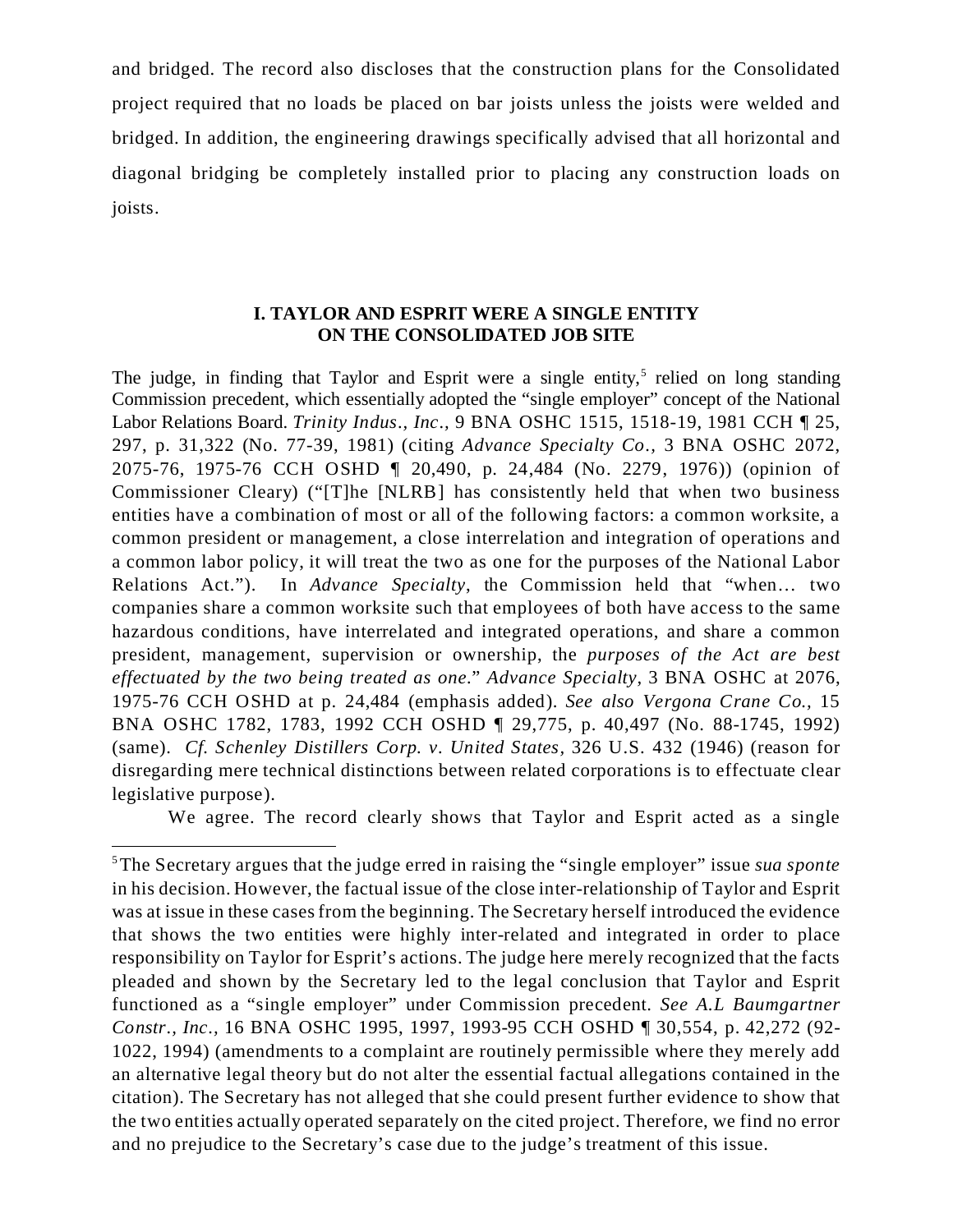employer on the cited worksite with Taylor fully in charge of Esprit's operations. In addition to relying on the relationship and interconnections set out by the judge, we find that treating these two companies as one is an effective way of addressing the fact that, on this particular worksite, Taylor and Esprit handled safety matters as one company.

As described above, Mills, Taylor's general manager, controlled and directed the work activities of Esprit's employees on the Consolidated job. He picked out Esprit's first line supervisor, Goch. He provided the equipment to Goch, and he dictated the days of work. Goch and the Esprit crew clearly did not operate as an independent contractor on the Consolidated Plastics job. Mills and Taylor's vice-president also directly intervened regarding the safety of Esprit's employees. Both managers inquired about the use of a safety line, and Mills went so far as to order its installation. In other words, Taylor assumed the responsibility for employee safety on the job.

Moreover, we note that on previous occasions, the Secretary has issued citations solely to Taylor regarding several steel erection worksites where Esprit was performing steel erection work for Taylor.<sup>6</sup> We see no justification for taking a contrary approach here.

 $6$  All three prior citations to Taylor that the Secretary mentions here involved Esprit as the steel erection subcontractor. On January 31, 1990, OSHA issued a citation for a serious violation of fall protection alleging that "(two) employees working on top of a structural beam tower were not wearing fall protection (safety lanyards) to prevent them from falling 38' to the ground." Taylor did not contest the citation or the penalty. On September 28, 1993, the Secretary issued Taylor a citation for a section  $5(a)(1)$  violation at a worksite in Macedonia, Ohio, because two steel erection employees were exposed to a 14 foot, 10 inch fall with no fall protection. Finally, on September 30, 1993, the Secretary issued Taylor another section 5(a)(1) citation, regarding an Aurora, Ohio worksite, because a steel erection employee was exposed to a 15 foot 8 inch fall and was not using fall protection. In a settlement agreement, Taylor agreed to correct both of those violations "as cited."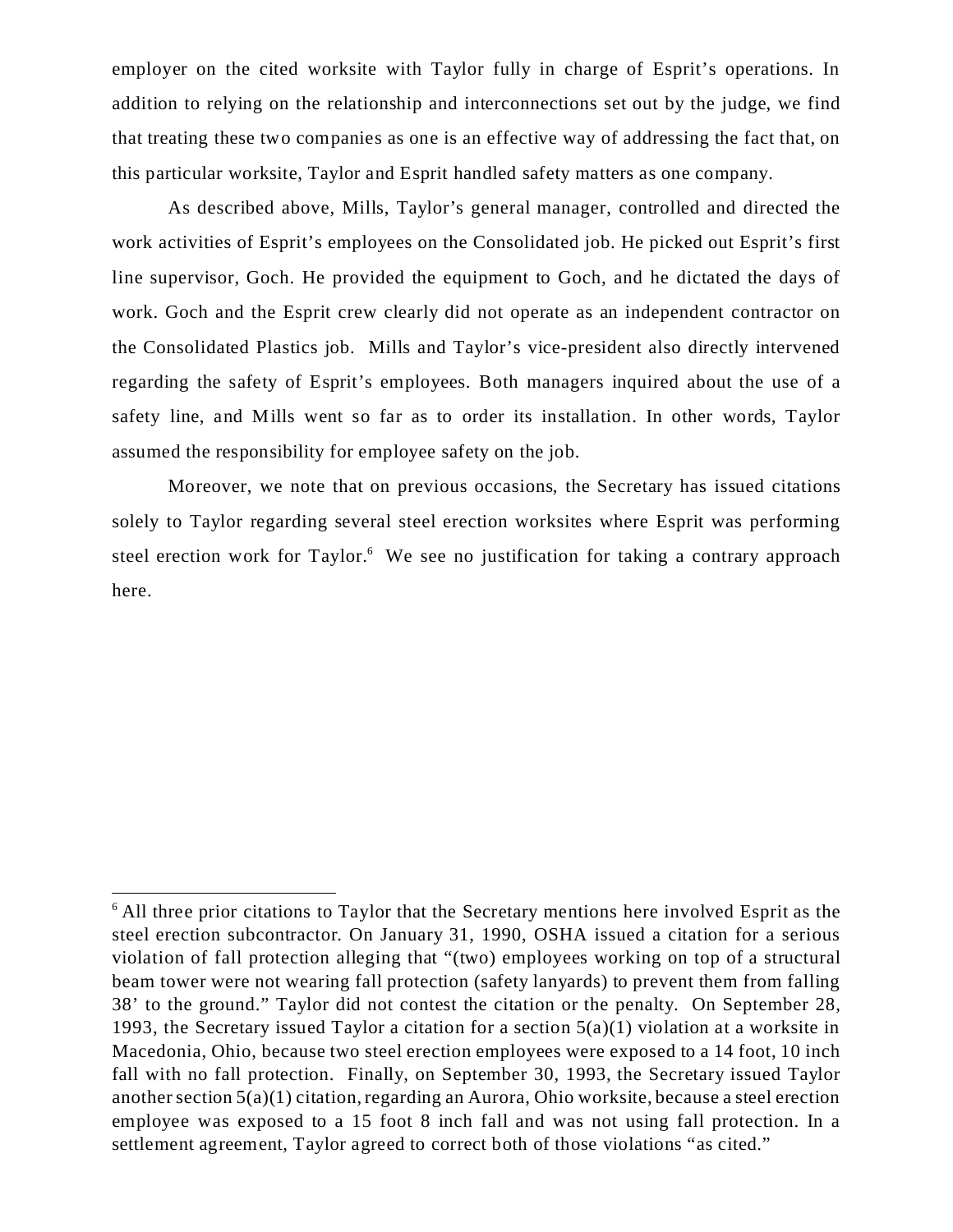The purposes of the Act, including effective enforcement, are well served by holding Taylor as equally responsible as Esprit for the cited violations.<sup>7</sup> If these two entities were treated as separate employers, Taylor would avoid a degree of responsibility and penalties for the willful actions of its handpicked foreman. *Cf., e.g., Donovan v. Capital City Excavating Co.*, 712 F.2d 1008, 1010 (6th Cir. 1983) ("actions of Company supervisors are imputed to the Company"). Indeed, because Taylor and Esprit operated as a single employer on this project, Taylor becomes liable for the section 5(a)(1) violation for Goch's failure to secure and bridge the bar joists before landing loads on them. However, if we were to treat Taylor as a separate entity, the record shows that it had none of its own employees (such as general manager Mills) onsite at the time of the accident. *See, e.g., U.S. v. Pitt-Des Moines, Inc.*, 168 F.3d 976, 982 (7th Cir. 1999) ("the words 'his employees' indicates that the duty imposed by [section  $5(a)(1)$ ] is limited to an employer's own employees") (citing *Brennan v. OSHRC*, 513 F.2d 1032, 1038 (2d Cir. 1975)).

Furthermore, penalizing Taylor and Esprit more than a comparable single entity doing the same work essentially creates an uneven enforcement scheme. Citing multiple employers to abate the same violation does not always promote the purposes of the Act. *See, e.g., Anning-Johnson Co. v. OSHRC*, 516 F.2d 1081, 1089 (7th Cir. 1975). Indeed, treating these employers as one entity will not impede the Secretary's enforcement efforts. Esprit and Taylor are bound by their position on review that they are a single employer, and they have taken that position in a subsequent pair of cases – *Esprit Constructors, Inc., and C. T. Taylor Co.*, OSHRC Docket Nos. 96-730 & 96-731 (June 4,

We disagree with the dissent's characterization of our decision as assessing a single penalty for two sets of citations issued to two employers. Where we have found Taylor and Esprit to be a single employer for the purposes of this case, only one set of citations and one corresponding penalty can be reasonably sustained. *See Advance Specialty*, 3 BNA OSHC at 2076, 1975-76 CCH OSHD at p. 24,484 (where two integrated entities are treated as one, resulting entity is responsible for one violation).

Contrary to the dissent, our ruling does not mean that if Esprit operates independently of Taylor on a different project, it cannot be considered a separate employer for the purposes of the Act. Accordingly, the Secretary will be free to use the records in this and previous cases involving these entities as evidence in any future proceedings under the Act against Taylor or Esprit individually, or whenever the two entities operate as a single employer.

<sup>&</sup>lt;sup>7</sup> Based on the facts here, we do not go so far as to hold Taylor solely responsible for the violations. *Compare MLB Indus.*, 12 BNA OSHC 1525, 1984-85 CCH OSHD ¶ 27,408 (No. 83-231, 1985) (where cited subcontractor on construction project acted merely as conduit for labor used by general contractor who controlled the working conditions, general contractor was only employer of laborers for purposes of Act). But as *MLB* teaches, the governing consideration is who "assumed responsibility for the employees' activities, had control of the worksite, and provided the supervision of the work." *Id.* at 1530, 1984-85 CCH OSHD at p. 35,512. Such responsibility, control and supervision may vest within one or the other employing entities, or they may be shared as in the case of closely integrated operations. The instant case falls into the latter category. *Home Supply Co.*, 1 BNA OSHC 1615, 1616, 1973-74 CCH OSHD ¶ 17,521, p. 21,978 (No. 69, 1974).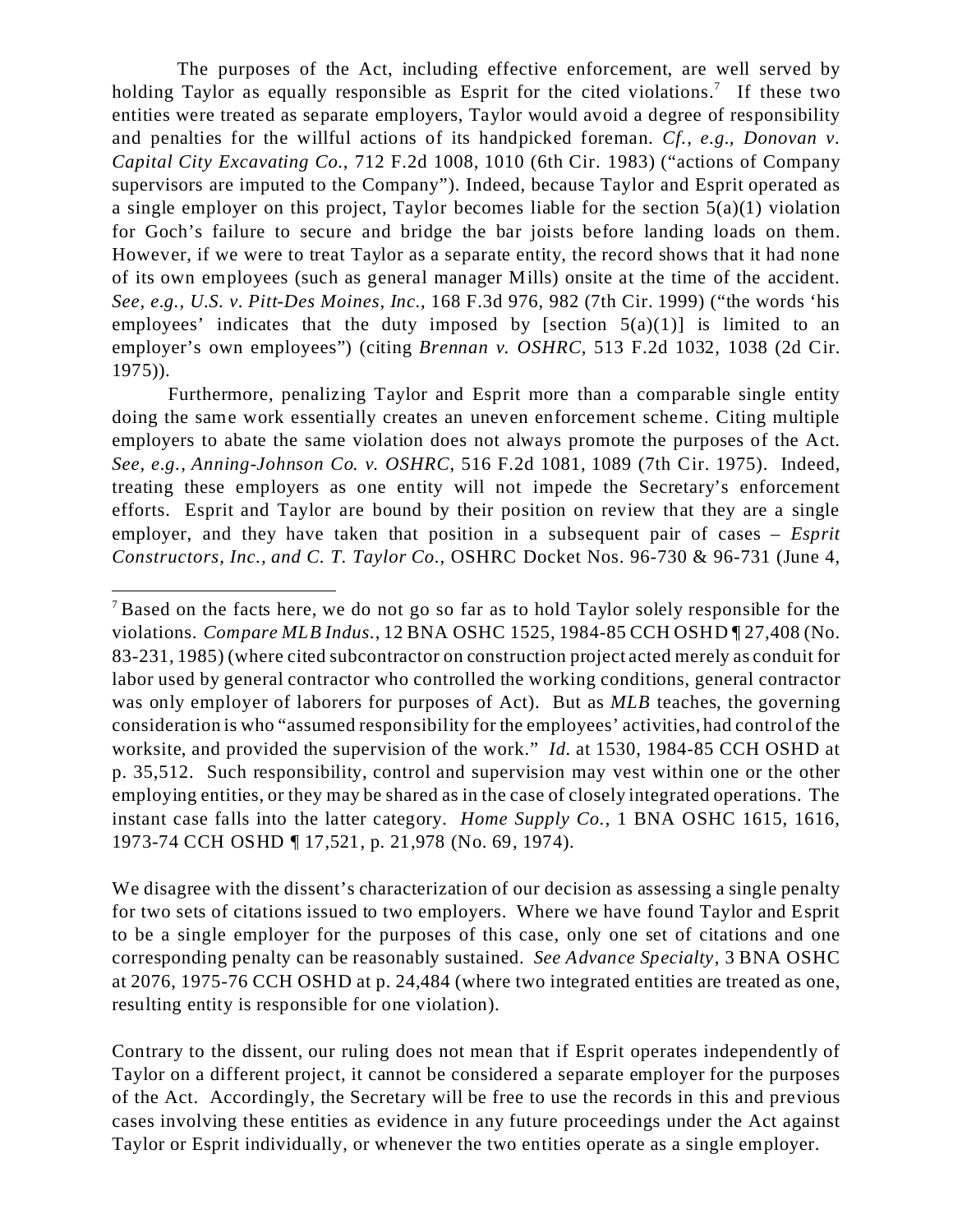1997) (final order) ("*Taylor-Esprit II*"). Moreover, both Taylor and Esprit are subject to the abatement orders issued here. Thus, we will treat Taylor and Esprit as we find them in this case: a single employer with a total of about  $105$  employees.<sup>8</sup>

# **II. WE ARE NOT PERSUADED TO DEPART FROM** *ARCADIAN*

The Secretary argues vigorously that the Commission wrongly decided *Arcadian* and asks the Commission to reconsider and overturn the precedent. In *Arcadian,* the Commission was faced with the issue whether section  $5(a)(1)$  of the Act prescribed individual units of prosecution on a per employee basis when those employees were exposed to a "recognized hazard." The Commission considered the plain language of section  $5(a)(1)$  and concluded that the general duty clause unambiguously provides that employers should be fined on a per-violation basis rather than a per-employee basis. *Arcadian*, 17 BNA OSHC at 1348, 1995-97 CCH OSHD at p. 42,917. The Commission's opinion was affirmed by the U.S. Court of Appeals for the Fifth Circuit. *Arcadian Corp.*, 110 F.3d 1192 (5th Cir. 1997).

The Fifth Circuit similarly read section  $5(a)(1)$  to focus on the employer's duty to prevent hazardous conditions from developing in the employment itself or the workplace. *Id.* at 1194. It went on to note that reviewing courts in their decisions construing the general duty clause have found that the elements for proving the violation all focus on the alleged recognized hazard. *Id.* at 1197-98. Thus, it must be shown that the employer failed to free its workplace of a hazard that is "recognized" and "causing or...likely to cause death or serious physical harm...." As the court observed, a fourth element of proof is that the hazard can be eliminated through some feasible and useful means of abatement. *Id.* at 1197, n. 3. There is nothing in these elements that focuses on any particular employee. *Id.* at 1197. The court for these and other reasons, therefore, agreed with the Commission majority that the plain meaning of the statute prescribes the unit of violation

<sup>&</sup>lt;sup>8</sup> The Secretary relies on Commission decisions that have held one contractor on a multiemployer worksite responsible for creating or failing to eliminate violative conditions based on the exposure of another contractor's employees to those conditions. *Flint Eng'g & Constr. Co.,* 15 BNA OSHC 2052, 2054-55, 1991-93 OSHD ¶ 29,923, p. 40853 (No. 90-2873, 1992), and cases cited therein. *See also R.P. Carbone Construction Co. v. OSHRC,* 166 F. 3d 815 (6th Cir. 1998). However, because Taylor and Esprit functioned as a single employer, cases involving multiple but distinct employers are inapposite.

The Secretary also relies on decisions where more than one employer had responsibility for the safety of particular employees. *See, e.g., Southwest Refractory, Inc. v. Secy. of Labor,* 74 F.3d 1250 (10th Cir. 1996) (unpublished) (cited employer contracted with crane company so that both companies shared safety responsibility for that employee). Again, however, such multi-employer cases are inapposite because Taylor and Esprit functioned as a single employer.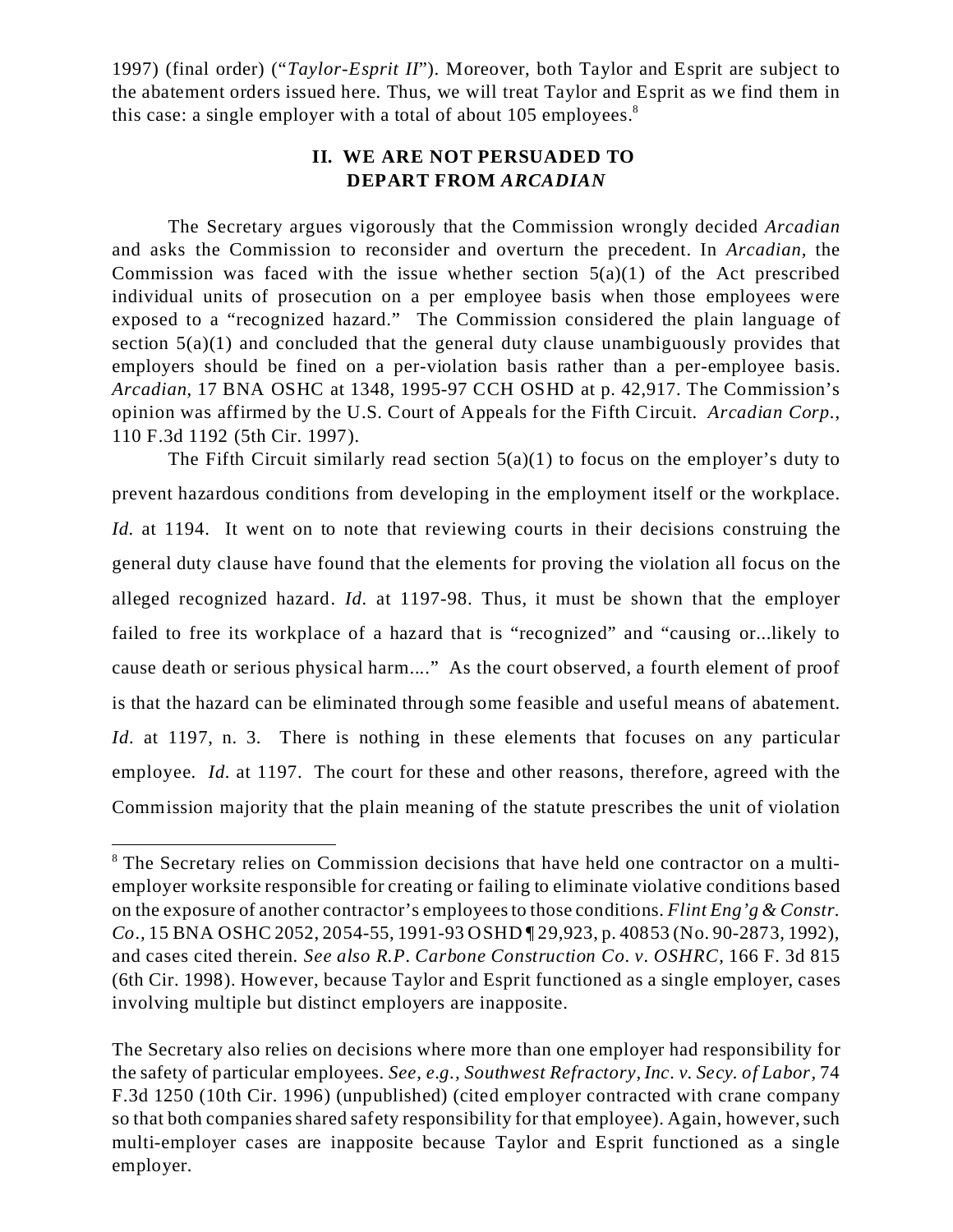as the recognized hazard. *Id.* The court went on to indicate that it is the Commission alone that has statutory authority to assess penalties based upon the record developed in the hearing process. *Id.* at 1199. The court noted that agreement with the Secretary's position would place it in the position of "usurping the Commission's statutorily ordained power to assess penalties," which the court declined to do. *Id.* 

We note that the position of the Secretary, if accepted, would essentially undermine the Commission's statutory role in other respects. It is the Commission's function to decide in each case, based upon the record developed, the extent to which the Secretary's citations and penalty proposals are meritorious. That function would be undercut to the extent that the Secretary as a prosecutor can predetermine the outcome. For instance, section 17(a) of the Act, 29 U.S.C. § 666(a), prescribes a minimum penalty of \$5,000 for each willful violation. In this case that conceivably means the Commission must assess a minimum penalty of \$10,000 under a per-employee theory of prosecution since two employees were involved.

Nothing advanced by way of argument in this case persuades us to depart from the precedent set forth in *Arcadian.* The plain language of the statute, taken with the history of decisional law, favors the construction at which both the Commission and the Fifth Circuit arrived. The Secretary merely reargues the same position that was previously presented and rejected.<sup>9</sup>

<sup>&</sup>lt;sup>9</sup>Commissioner Stephens notes that in this case the Secretary has cited additional authority to support her position. She relies on a number of circuit court decisions that found statutory provisions unambiguous in permitting a separate conviction for each separate criminal act, even though those acts may have been part of a single course of conduct. *See Castaldi v. United States*, 783 F.2d 119 (8th Cir.) (each denomination of postage stamp counterfeited was separate violation of statute that made it crime to counterfeit "any postage stamp"), *cert. denied*, 476 U.S. 1172 (1986); *United States v. Nichols*, 731 F.2d 545 (8th Cir.) (simultaneous possession of rifle and silencer was two separate violations of statute proscribing receipt or possession of unregistered firearm),  $\cdot$ , 469 U.S. 1085 (1984); *United States v. Davis*, 656 F.2d 153 (5th Cir. 1981) (statute that criminalized possession of "a controlled substance" was violated twice by simultaneous possession of two separate controlled substances), *cert. denied*, 456 U.S. 930 (1982); *United States v. Billingslea*, 603 F.2d 515, 520-21 (5th Cir. 1979) (each stolen check was separate offense even though all were deposited to defendant's account at same time); *Ebeling v. Morgan*, 237 U.S. 625 (1915) (each mail bag robbed was separate violation of statute prohibiting cutting of "any mail bag"). However, these cases generally involve criminal provisions whose language bears not the slightest resemblance to section  $5(a)(1)$  and therefore provide no support for the Secretary's reading of the general duty clause. To the extent that any of these decisions may have relevance, they demonstrate only that in *some* instances, Congress intends to prohibit each of several distinct but related acts as separate crimes separately punishable. But in other instances, congressional intent was divined to sanction only a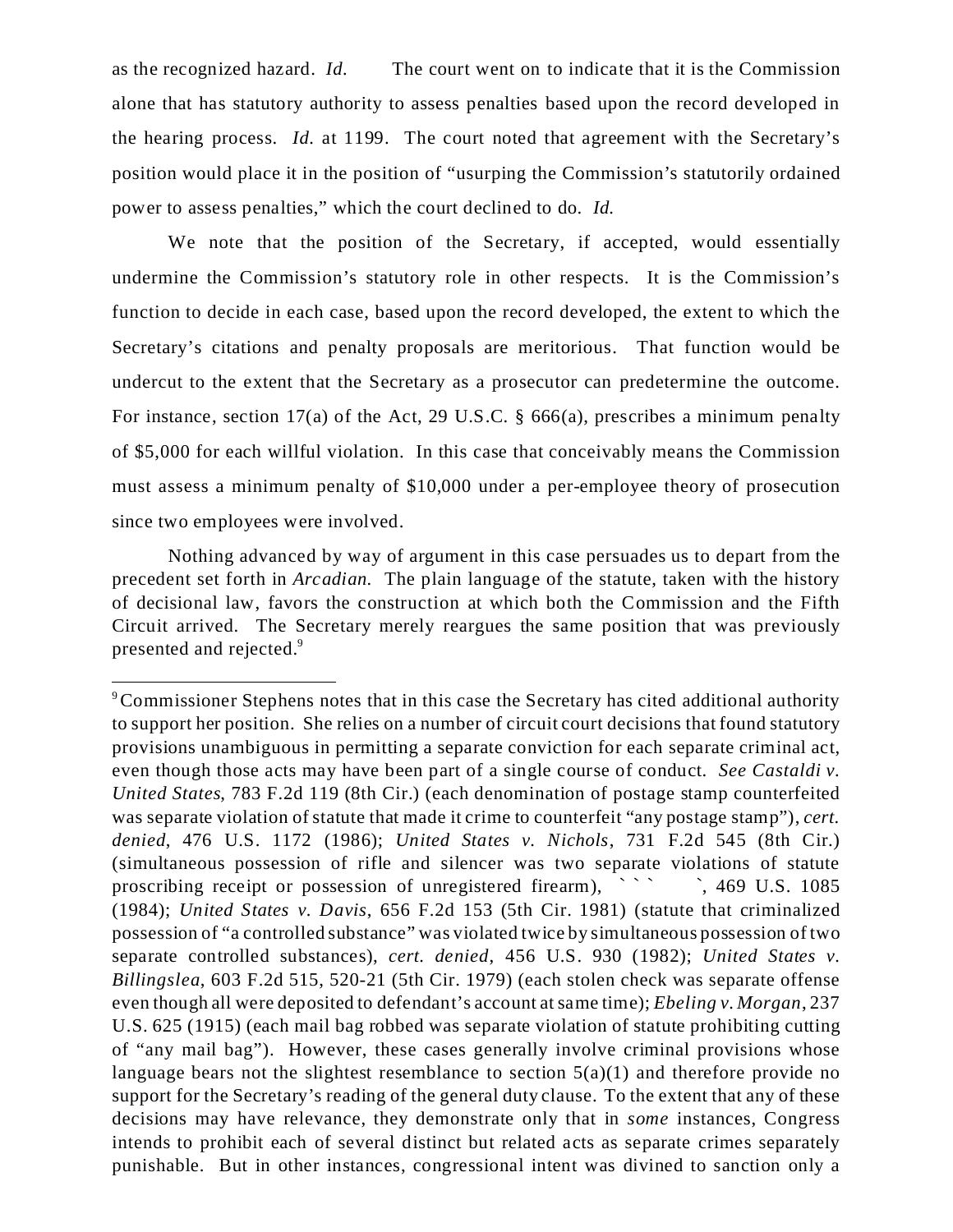## **III. PENALTY ASSESSMENT**

In assessing penalties, the Commission considers the gravity of the violations, as

course of conduct, not the distinct and separate acts that form the parts of the conduct. *See, e.g.*, *Ladner v. United States*, 358 U.S. 169, 176-77 (1958); *Bell v. United States*, 349 U.S. 81 (1955). It is within the prerogative of the legislative branch to decide in a given circumstance whether to criminalize an entire transaction or alternatively to penalize each of its component parts. *See Morgan v. Devine*, 237 U.S. 632, 639 (1915) ("It [is] within the competency of Congress to say what shall be the offenses against the law....") Having opted for the latter approach with respect to certain prohibited conduct is no indication that Congress must adopt the same approach, or necessarily has done so, with respect to other kinds of behavior.

The Secretary also points to the civil penalty provisions of several other laws: The Resource Conservation and Recovery Act ("RCRA"), 42 U.S.C. §§ 6921-6939e; the Toxic Substances Control Act, 15 U.S.C. §§ 2601-2629 ("TSCA"); the Oil Pollution Act of 1990, 33 U.S.C. § 1321 ("Oil Pollution Act"), and a provision of a Department of Agriculture statute governing milk price supports. 7 U.S.C. §§ 1446(d)(5)(B)(ii)-(v). In the cited environmental statutes, per-instance penalties are set out explicitly and clearly. Each violation of RCRA's hazardous waste requirements carries a potential civil penalty of up to \$25,000, and *each day* a violation continues carries a separate penalty. 42 U.S.C. § 6928(c). TSCA has the same civil penalties. 15 U.S.C. § 2615(a). Violations of the Oil Pollution Act carry civil penalties of up to \$1000 *per barrel of oil spilled*, or \$3000 per barrel if the spill results from gross negligence or willful misconduct. 33 U.S.C. §§ 1321(b)(7) (A), (D). Similarly, the Department of Agriculture statute governing milk price supports, 7 U.S.C. §§ 1446(d)(5)(B)(ii)-(v), allows a civil penalty of up to \$5,000 *per cow* for dairy farmers who break certain agreements with the Secretary of Agriculture regarding herd reduction, or who make false statements regarding the cattle to the Department of Agriculture. However, in Commissioner Stephens' view, none of these foregoing statutes provides compelling justification for engrafting onto the OSH Act a new unit of penalty. The OSH Act has no comparable penalty language regarding General Duty Clause violations. Only section 17(d), 29 U.S.C. § 666(d), establishes a per-day unit of penalty for failure-to-abate violations. If any inference is to be drawn in comparing the OSH Act with these statutes it is that Congress knows how to specify units of penalty, whether it be per-employee, per-day, per-barrel, or even per-cow. When it intends to impose a penalty on a particular basis, it does so explicitly; in the absence of such language, it is reasonable to conclude that Congress did not intend to impose per-employee units of penalty as a sanction for violating section  $5(a)(1)$ . Compare the Fair Labor Standards Act ("FLSA") amendment in the Omnibus Budget Reconciliation Act of 1990, Pub. L. No. 101-508, 104 Stat. 1388, 1388-29 (November 5, 1990), which added a specific per-employee penalty for child labor violations, section 3103(1)(B) (codified at 29 U.S.C. § 216(e)). The FLSA provision replaced the previous \$1000 maximum penalty for each child labor violation with "a civil penalty of not to exceed \$10,000 for *each employee* who was the subject of such a violation. *See Gwaltney of Smithfield v. Chesapeake Bay Foundation, Inc.*, 484 U.S. 49, 57 (1987) (phrase "to be in violation" has prospective orientation because, among other factors, "Congress has demonstrated in yet other statutory provisions that it knows how to avoid this prospective implication by using language that explicitly targets wholly past violations").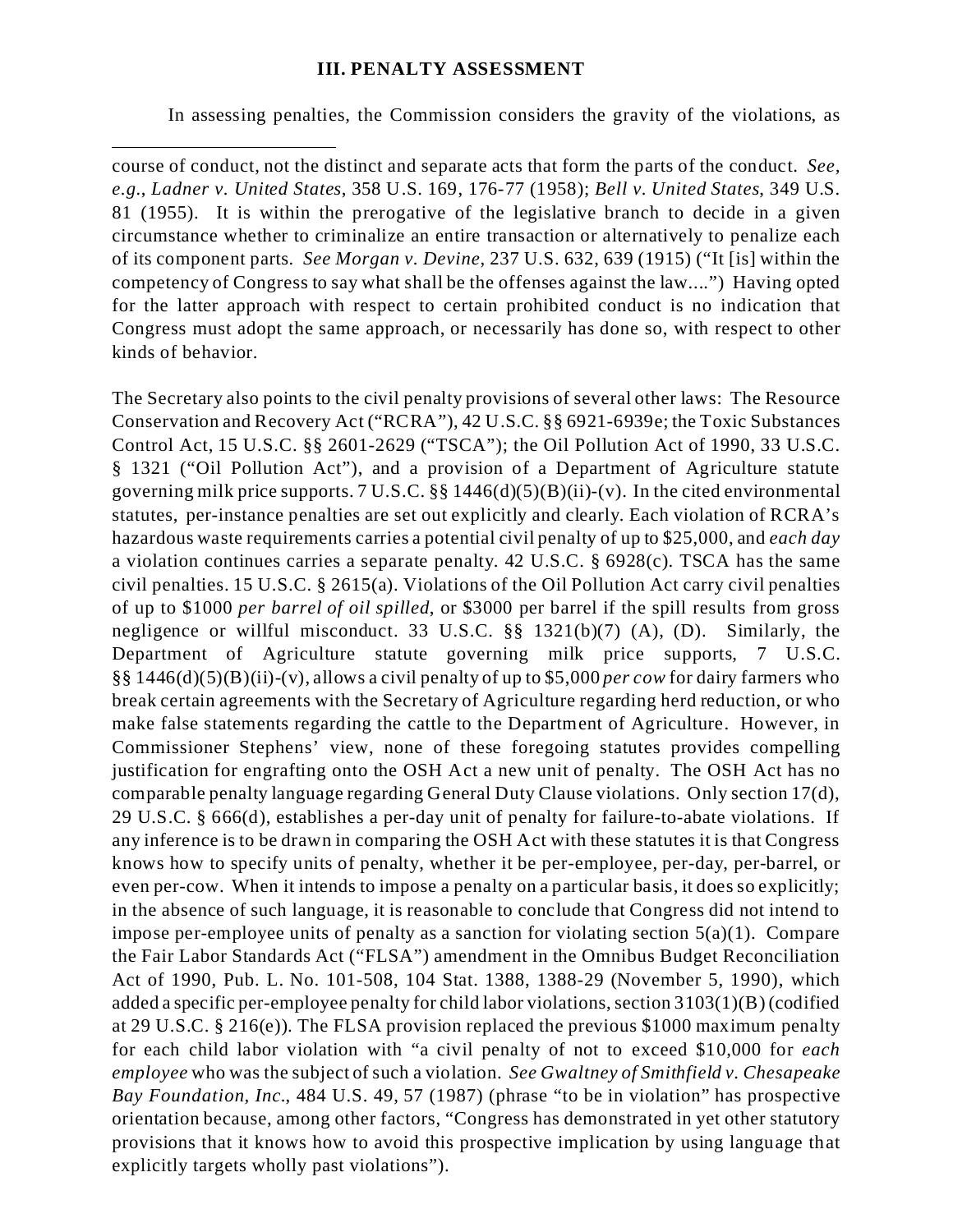well as the employer's size, good faith, and history of OSHA violations. *See* § 17(j), 29 U.S.C. § 666(j). The judge reduced the two \$70,000 and two \$7,000 proposed penalties by a factor of 20 percent, based on the small size of the combined entity. There is no basis in the record for such a reduction. We find that the circumstances of these violations make maximum penalties appropriate. As set forth in detail below, these factors include: (1) prior warnings to Taylor that its chosen foreman on this project was prone to hasty and dangerous practices; (2) the foreman's disobedience of repeated instructions and reminders to provide fall protection; (3) the culpable failure to heed the warnings on the bundles of bar joists and the engineering drawings for the job, which made clear that bridging must be installed on all bar joists before placing construction loads on them; (4) three prior OSHA citations to Taylor for lack of fall protection in steel erection work being performed by Esprit; (5) the foreman's false statements during the accident investigation, attempting to shield Taylor from responsibility; and (6) the ongoing failure of both entities to develop adequate safety rules and to adequately communicate and enforce the rules they adopted.

### **A. The warnings, the accident, and the investigation**

On the second day of the project, Taylor general manager Mills observed two Esprit employees connecting joist girders, 39 feet above ground, without tying off with safety belts and lanyards. He instructed Esprit foreman Goch to install a safety cable across the joist girders so that employees could tie off. Mills again reminded Goch about fall protection two days later, before the ironworkers left the ground, as did Taylor vicepresident Hitchcock. Although Goch told Hitchcock that fall protection would be the "next order of business," he never provided a safety cable, and no other means of fall protection was available.

No Taylor or Esprit personnel checked to make sure that the safety cable was actually installed. Such a check would have been prudent, if only because there had been complaints about Goch's risk-taking as a foreman on previous steel erection jobs. For example, a crane operator had complained to Taylor's owner that on one job Goch wanted to continue erecting steel when the operator felt it was too windy; as a result, the operator refused to continue working. Charles Taylor testified that he supported the crane operator's decision. Also, an Esprit employee had told Mills that Goch had disregarded his warning not to pull a bolt out of a joist that was suspended by a crane because the crane or boom was not positioned right. As a result, the joist drifted and struck a tank. Mills warned Goch, "We are not to be in such a hurry out here. We're going to get somebody hurt." Mills and Charles Taylor also discussed this situation. Further, Goch had balked on one job when Mills told him to tie off to a cable system on the rafters because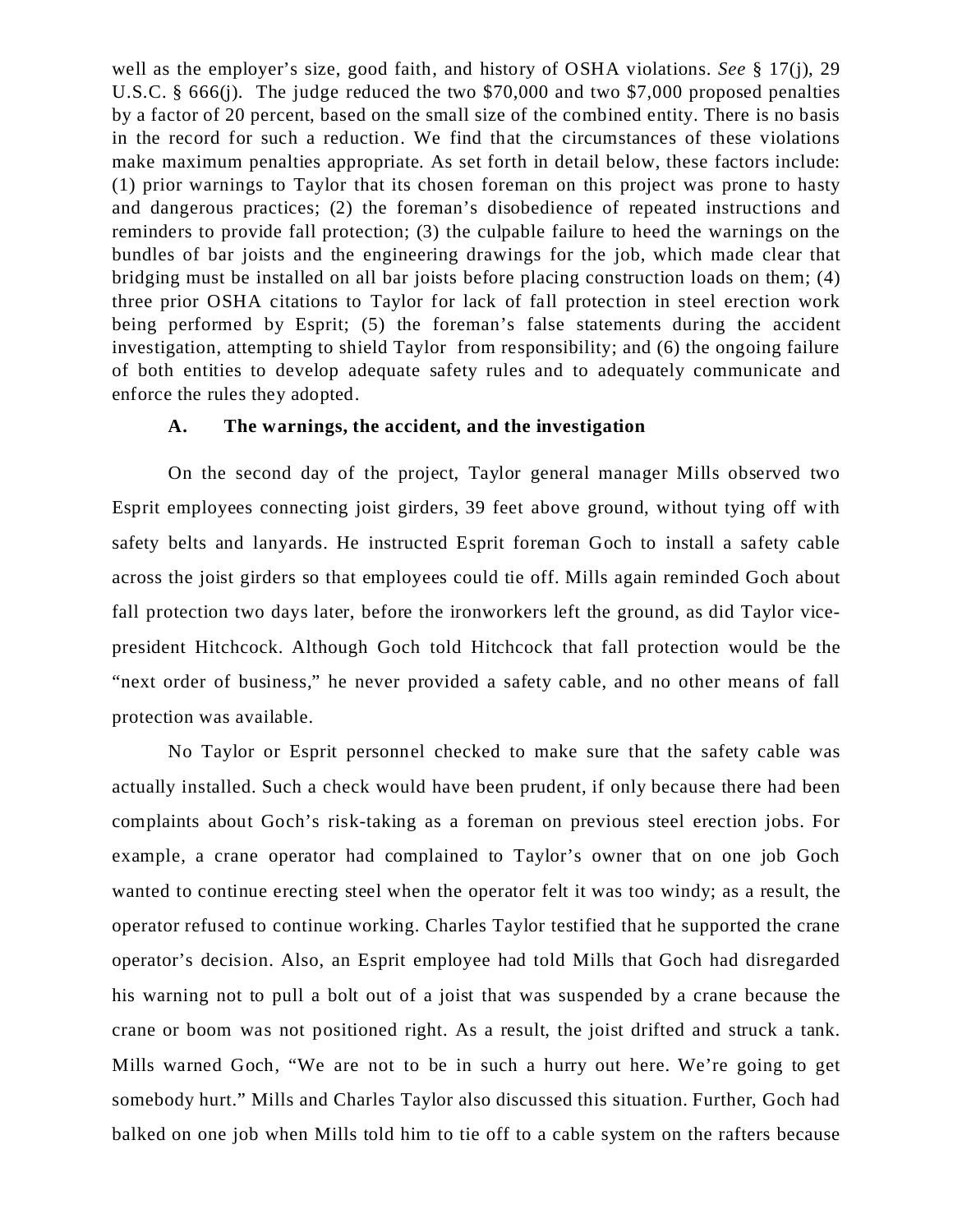of the time it took to move the cables. Mills told him that the cable system is "part of the job." However, Mills never evaluated how well Goch complied with Taylor's or Esprit's fall protection policies.

On the day of the accident, the crew first set bar joists in place across certain bays. However, unlike the previous days and contrary to what Goch had told Mills he would do, Goch neither had the bar joists welded to the joist girders, nor was any bridging installed. Instead, Goch directed the crane operator to lift the 5,000-pound bundles of decking and land them across the ends of the unwelded bar joists, parallel to the joist girders. As noted, the unwelded joists failed, causing the two employees to fall to their deaths.

During the accident investigation, Goch told OSHA that his supervisor worked for Esprit, although Taylor general manager Mills was his actual supervisor. Goch testified that Charles Taylor told him to name the Esprit employee as his supervisor. Goch also told OSHA that Esprit employees are instructed to tie off at all times possible. At the hearing, however, Goch testified that he had known otherwise. He admitted at the hearing that he had attempted to mislead OSHA, and he testified without contradiction that Charles Taylor had encouraged him to make those statements.

### **B. The violations**

Taylor and Esprit do not challenge the judge's fact-findings on the merits of the violations, and those findings are well supported by the evidence. Although Taylor had various written safety materials in its possession, the judge found that neither company had an adequate safety program as required by section 1926.20(b)(1). With no evidence that any Esprit employees at the worksite received any instruction on fall protection matters, the judge also affirmed a serious violation of section 1926.21(b)(2).

As to the fall protection item, section 1926.105(a), the judge found that Goch's failure to provide fall protection to the ironworkers was willful because he had received numerous reminders, including Mills' instructions that it was essential. The judge also rejected the companies' claims that they should be relieved of responsibility because Goch's misconduct was unpreventable:

[N]either Mills nor Hitchcock took any action to verify that their instructions were followed despite Taylor having received previous employee complaints that Goch operated unsafely. Also, there is no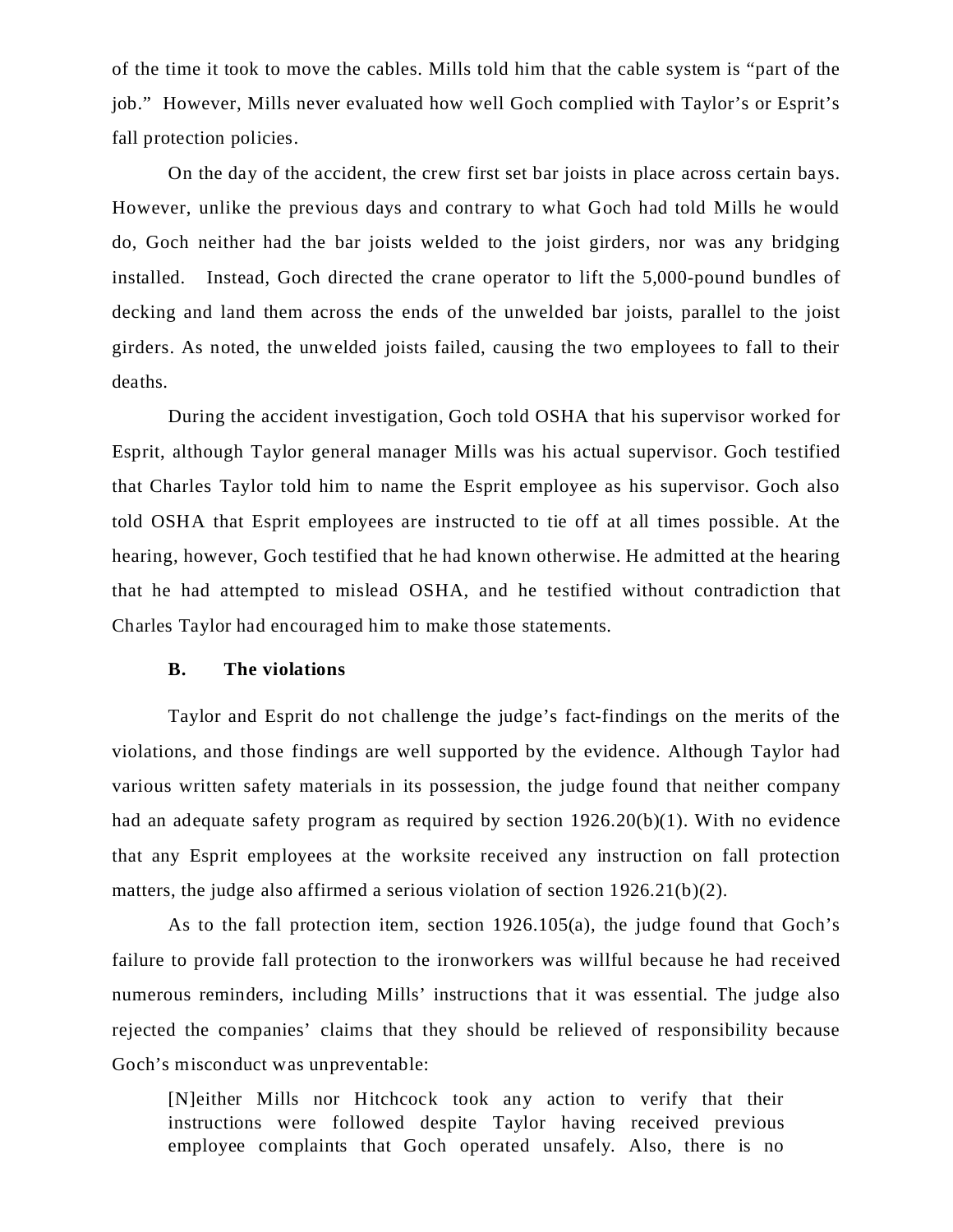showing of any disciplinary action taken against employees for failing to tie off….Taylor and Esprit's safety program and training regarding fall protection were deficient. Employees testified that fall protection was discretionary for the ironworkers. Even…an employee called by Taylor, acknowledged seeing employees on other jobs not tied off….

Finally, as to the section  $5(a)(1)$  violation, the judge found that landing  $5,000$ pound bundles of decking on unsecured and unbridged bar joists is a recognized hazard in the steel erection industry, based on specifications of the Steel Joist Institute, the American National Standards Institute ("ANSI") Steel Erection Standard, ANSI A10.13- 1989 (§ 11.1.11), and other factors. He termed Goch's decision to do so willful:

The engineering drawings for the project specifically required the installation of bridging. Similarly, the warning tags and delivery ticket for the bar joists required bridging before placing construction loads including bundles of decking. Hitchcock expressed the attitude that such requirements were merely a manufacturer's standard disclaimer which he apparently felt could be second-guessed….The decision of Goch to land 5,000 pounds of decking on bar joists that were neither secured nor bridged constitutes a disregard of industry requirements and shows an indifference to employee safety.

### **C. Summary of penalty factors**

The gravity of the violations here was severe, as the two fatalities underscore. Further, Taylor had several prior fall protection violations on steel erection projects, at least two of them involving Esprit ironworkers. Taylor failed to show good faith during the inspection, misleading OSHA about Taylor's involvement in the job. Taylor's failure to develop an adequate safety program, to instruct the employees on the worksite regarding fall protection, and even to instruct its foreman not to land loads on unsecured bar joists, indicate a lack of good faith effort to protect its employees.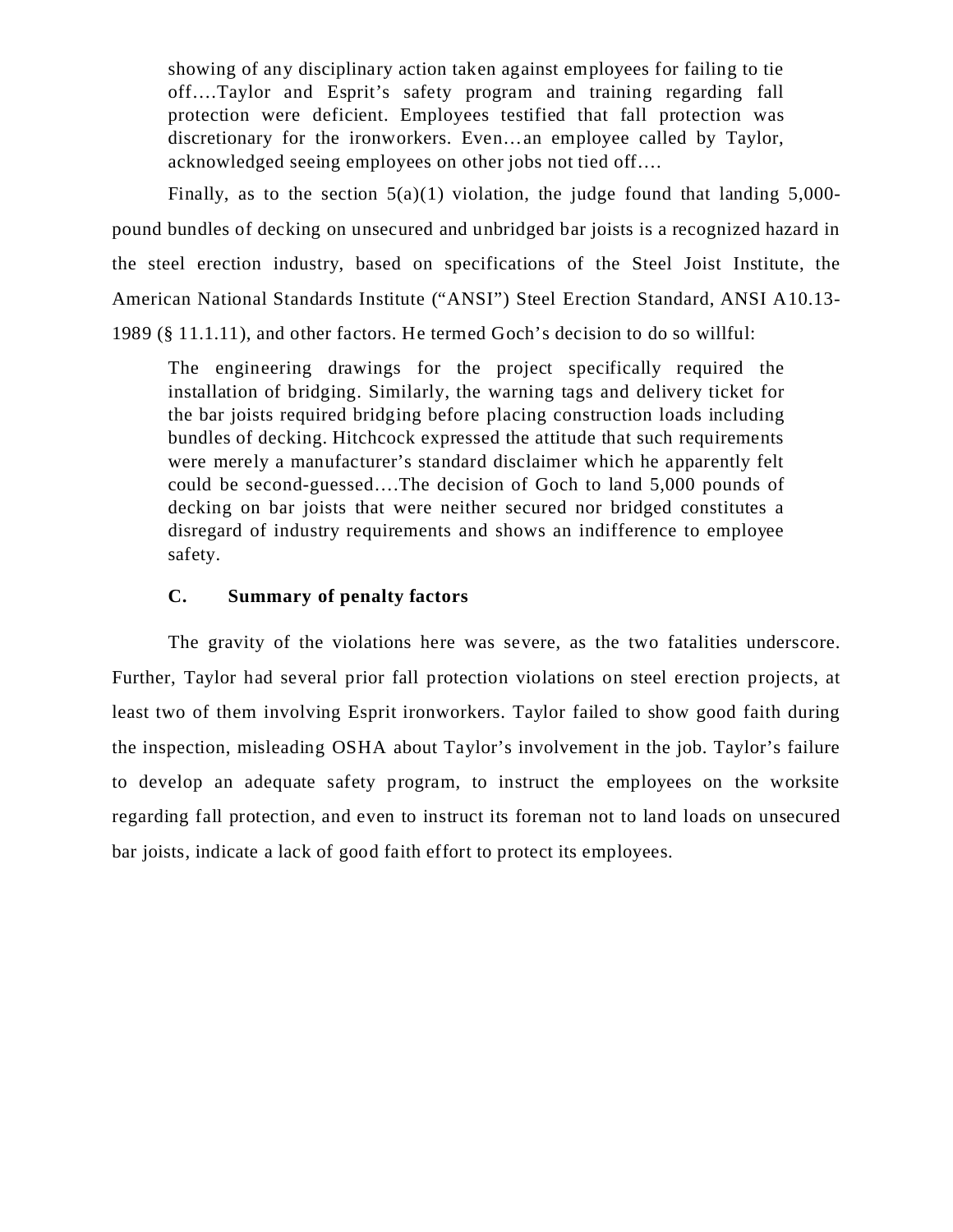Treating Taylor and Esprit as a single entity, the judge reduced each assessed penalty by 20 percent, because the combined entity was relatively small with about 105 employees. In view of the many aggravating factors here, however, we find that assessing the maximum penalties is more appropriate. Taylor and Esprit failed to respond properly to strong warnings about their foreman's inattention to safety and to several prior fall protection violations. The foreman's failure to heed the instructions on the engineering drawings and the bundles of bar joists regarding bridging reveals a gross recklessness for which Taylor is responsible.

We therefore affirm the judge's findings of violations by Taylor and Esprit as a single employer – serious violations of § 1926.20(b)(1) and § 1926.21(b)(2) and willful violations

of section 1926.105(a) and of section  $5(a)(1)$  of the Act. We assess the maximum permissible

penalty for each violation – \$7,000 for each of the two serious violations and \$70,000 for each of the two willful violations. The total penalty assessed is \$154,000.

SO ORDERED.

/s/ W. Scott Railton Chairman

/s/

James M. Stephens Commissioner

Dated: April 26, 2003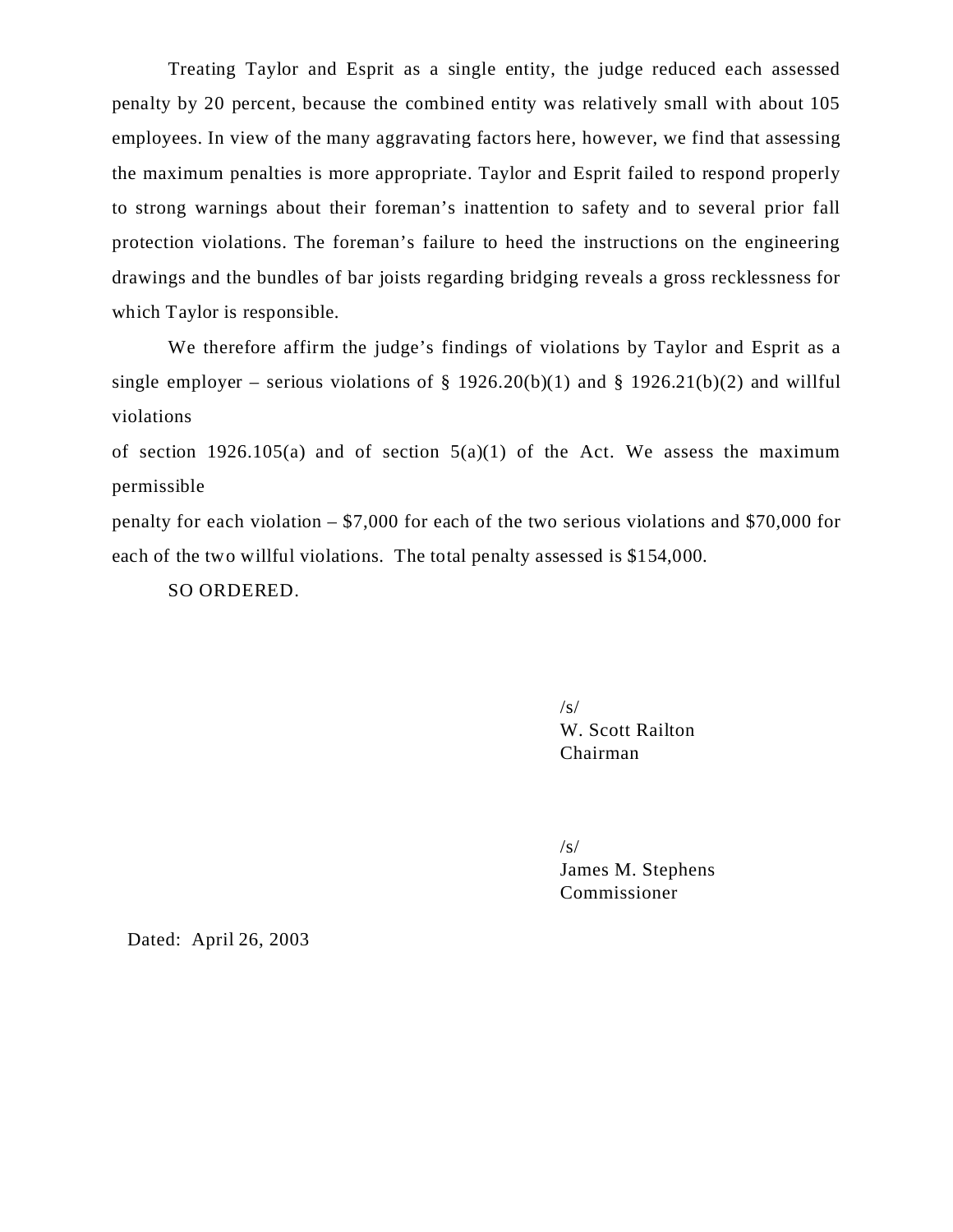ROGERS, Commissioner, concurring and dissenting:

I concur with my colleagues' conclusion that respondent Esprit Constructors is liable for only one violation of section  $5(a)(1)$  in light of the cited hazard at issue here. Notably, in *Arcadian Corp.*, 17 BNA OSHC 1345, 1995-97 CCH OSHD ¶ 30,856 (No. 93-3270, 1995)("*Arcadian*"), *aff'd*, 110 F.3d 1192 (5th Cir. 1997), the Review Commission, and the Fifth Circuit on review, disallowed per-employee citation in an analogous case. The *Arcadian* decision clearly controls the outcome here and I am constrained to follow it..

I must respectfully dissent, however, from the majority's conclusion that the Secretary erred in issuing separate sets of citations to C.T. Taylor (Taylor) and Esprit Constructors (Esprit) for their violations of the fall protection standard at 29 C.F.R. § 1926.105(a) and their failure to have an adequate safety program and train employees under 29 C.F.R. § 1926.20(b)(1) and (21)(b)(2). The majority finds that for Occupational Safety and Health Act purposes, Taylor and Esprit functioned on the Twinsburg jobsite as a single employer with respect to their obligations and liabilities. In my view, this decision contravenes settled precedent concerning the treatment of corporate structure and undercuts the Secretary's lawful exercise of prosecutorial discretion to achieve the remedial purposes of the Act.

Taylor and Esprit were involved in a construction project in Twinsburg, Ohio, for which Taylor performed as the general contractor/developer, and Esprit worked as the construction subcontractor. On June 11, 1994, two Esprit employees died after a 39-foot fall caused by the collapse of overloaded unsecured bar joists. Following an investigation, the Secretary of Labor issued separate sets of citations to Taylor and Esprit, each set containing allegations of several violations. The cases were assigned separate

<sup>1</sup> I believe there is some merit in former Chairman Weisberg's analysis in his *Arcadian* dissent, to the extent he suggests that separate citation may be appropriate under the general duty clause when the hazard alleged "involves acts uniquely individual in nature." *Arcadian*, 17 BNA OSHC at 1361, 1995-97 CCH OSHD at p. 42,930. But the hazard alleged here setting bundles of steel decking on unsecured and unbridged joists - is more akin to the missing guardrail in *Hartford Roofing Co*., 17 BNA OSHC 1361, 1995-97 CCH OSHD ¶ 30,857, (No. 92-3855, 1995), than the failure to perform respirator fit tests in *Sanders Lead Co.*, 17 BNA OSHC 1197, 1993-95 CCH OSHD ¶ 30,740 (No. 87-260, 1995), and does not involve acts individual in nature.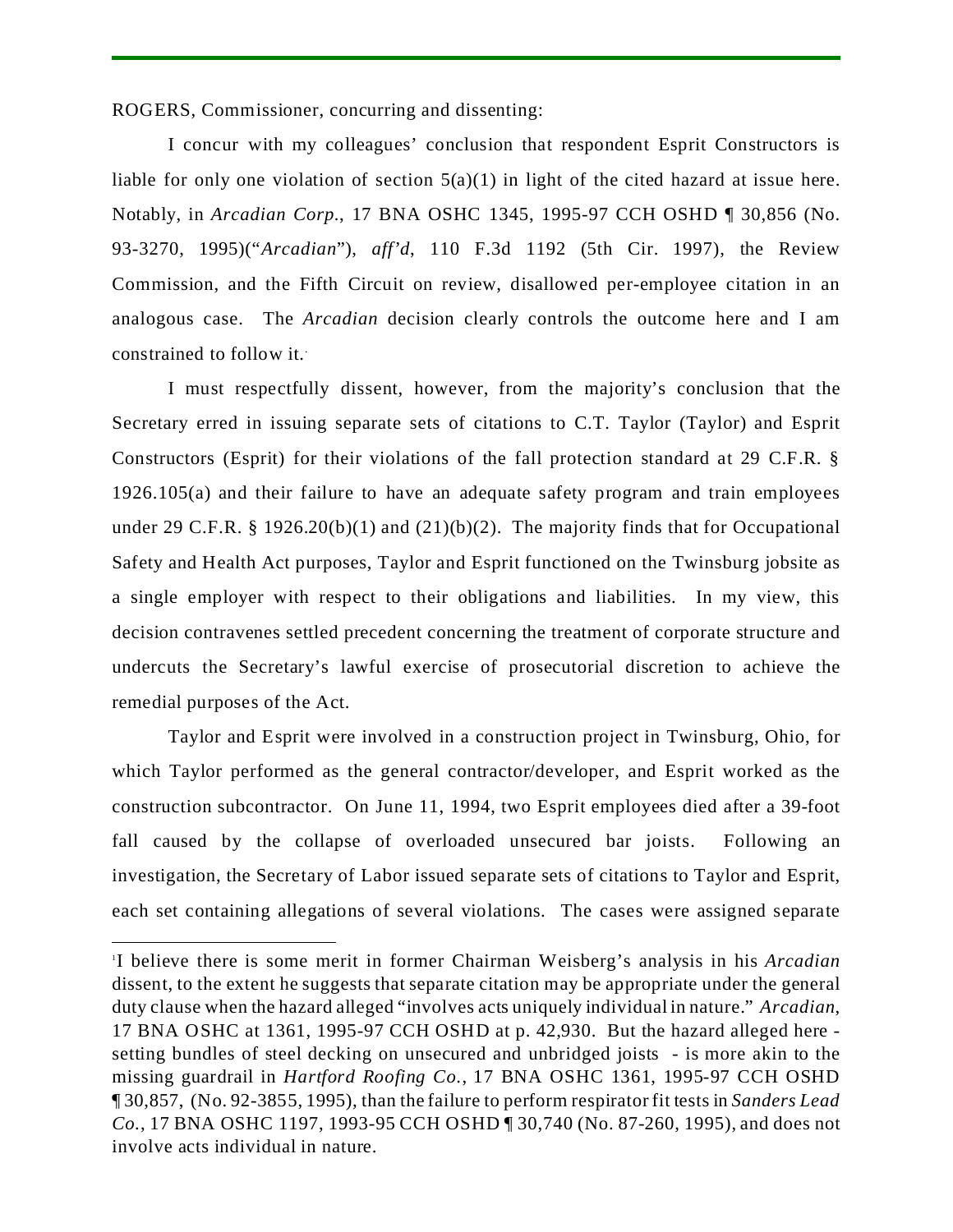docket numbers, though they were consolidated for trial. Taylor and Esprit were each represented by their own attorneys throughout the proceedings below, and each admitted in its answer to the complaints that it was an "employer employing employees in said business at the aforesaid workplace." The parties tried the cases on the understanding that Taylor and Esprit were separate corporations, and each company filed its own posthearing brief. Nonetheless, although the judge acknowledged that the two companies are "separate legal entities," he found that they were a single integrated enterprise and therefore, *on his own motion,* treated them as one for penalty purposes.

The Secretary petitioned the Commission for review on several grounds, including the judge's failure to affirm separate penalties for both corporations. On review, Taylor and Esprit are represented by one attorney and now argue that they should be treated as a single employer to "avoid the unjust result of punishing what is, in effect, the same company, twice, for one violation."

In deciding to affirm the judge, my colleagues argue that their decision to treat Taylor and Esprit as one entity is based on the "single employer" doctrine derived from the National Labor Relations Board, which the Commission applied in *Advance Specialty Co.*, 3 BNA OSHC 2072, 2075, 1975-76 CCH OSHD ¶ 20,490, p. 24,484 (No. 2279, 1976)("*Advance*"). Under that doctrine, the Board will treat interrelated companies as one where they "have a combination of most or all of the following factors: a common worksite, a common president or management, a close interrelation and integration of operations, and a common labor policy." *Id.* at 2075-76, 1975-76 CCH OSHC at p. 24,484.

The single employer doctrine was developed to assess the existence of an employer-employee relationship for establishing jurisdiction under the National Labor Relations Act, and is a species of "piercing the corporate veil," which, as the Commission noted in *Advance Specialty,* permits "corporate entities [to] be disregarded in order to effectuate a clear legislative purpose," *citing Schenley Distillers Corp. v. United States*, 326 U.S. 432, 437 (1946). *Advance*, 3 BNA OSHC at 2075, 1975-76 CCH OSHC at p. 24,484. *See also Parklane Hosiery Co.,* 203 NLRB 597, 612, *amended on other grounds*, 207 NLRB 991 (1973) (single employer concept "reflects a judgment that two or more nominally separate business entities may properly be considered sufficiently integrated to warrant their unitary treatment, *for various statutory purposes*") (emphasis added). As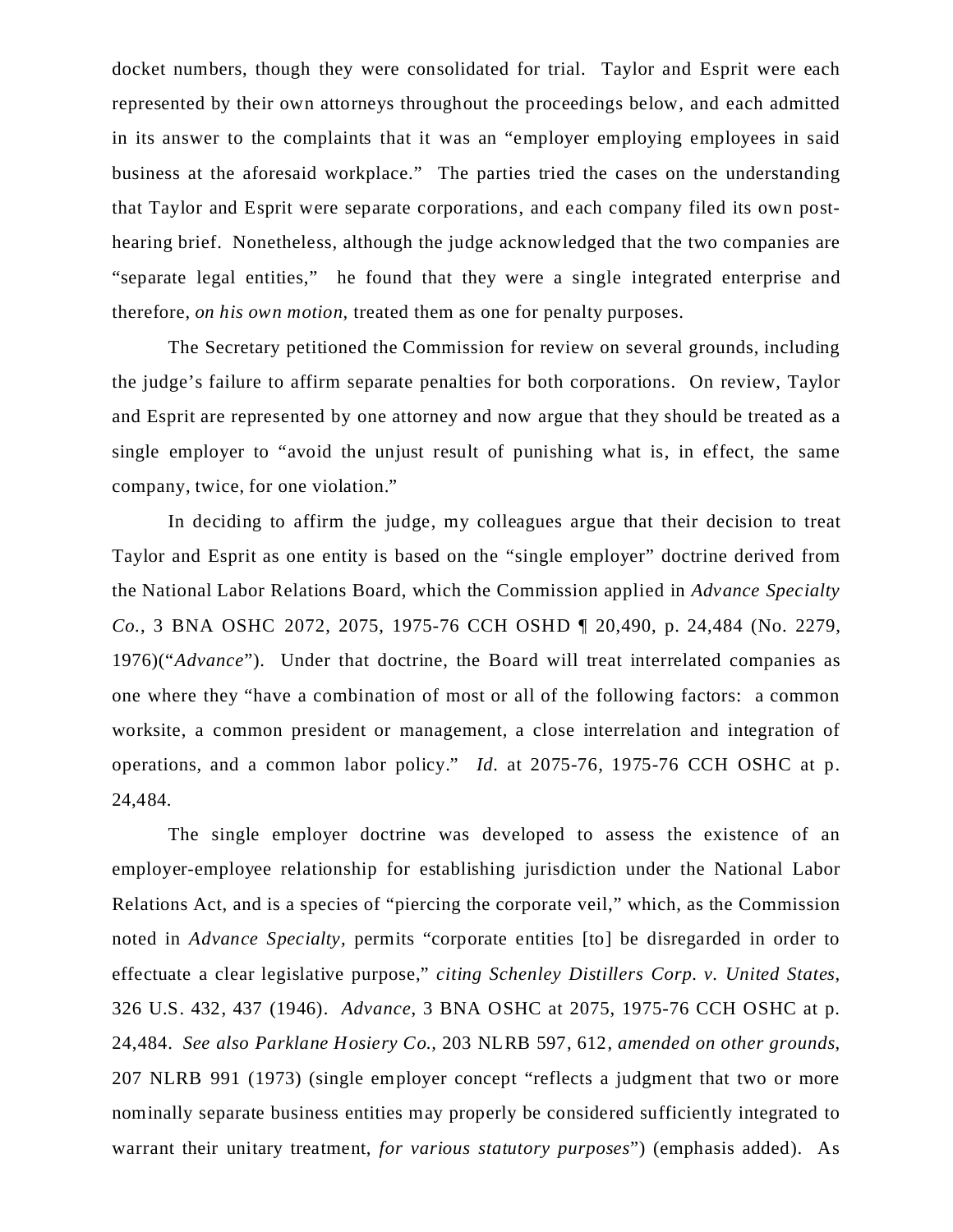the Supreme Court explained in *Schenley*:

While corporate entities may be disregarded where they are made the implement for avoiding a clear legislative purpose, they will not be disregarded where those in control have deliberately adopted the corporate form in order to secure its advantages and where no violence to the legislative purpose is done by treating the corporate entity as a separate legal person. One who has created a corporate arrangement, chosen as a means of carrying out his business purposes, does not have the choice of disregarding the corporate entity in order to avoid the obligations which the statute lays upon it for the protection of the public.

The fact that several corporations are used in carrying on one business does not relieve them of their several statutory obligations more than it relieves them of the taxes severally laid upon them.

*Schenley*, 326 U.S. at 437.

The principles articulated in *Schenley* are reiterated in the general rule that "absent highly unusual circumstances, the corporate entity will not be disregarded." *P.F. Collier & Son Corp. v. FTC*, 427 F.2d 261, 267 (6th Cir. 1970) (citations omitted).. There are recognized exceptions in which a court will "pierce the corporate veil" to achieve a legislative purpose, such as "when the corporate device is used to defraud creditors, create a monopoly, [or] circumvent a statute" but neither the circumstances of this case nor the procedural foundation established below would warrant such action here. *Boggs v. Blue Diamond Coal Co.*, 590 F.2d 655, 662 (6th Cir. 1979), *cert. denied*, 444 U.S. 836 (1979). *See also Hazard Coal Corp. v. Ky. W. Va. Gas Co., L.L.C.*, 311 F.3d 733 (6th Cir. 2002) ("if a business wishes to reap the benefits of establishing separate corporations, it must also accept the burdens [ ] companies cannot be separate for some purposes and lumped together for others at their whim or convenience").

Taylor and Esprit voluntarily chose to establish themselves as two separate corporate entities and each held itself out to the public as an independent enterprise for the purpose of conducting business. Each company has its own employees and admits to being an employer as that is defined by the Act. Moreover, as Esprit president and owner Charles Taylor testified, Esprit performs steel erection work for companies other than Taylor. Nonetheless, Taylor and Esprit now seek to reinvent themselves as a single

<sup>&</sup>lt;sup>2</sup>This case can be appealed to the Sixth Circuit, 29 U.S.C. § 660(a) & (b), whose law the Commission would therefore ordinarily follow. *Farrens Tree Surgeons*, 15 BNA OSHC 1793, 1794-95, 1991-93 CCH OSHD ¶ 29,770, p. 40,489 (No. 90-998, 1992).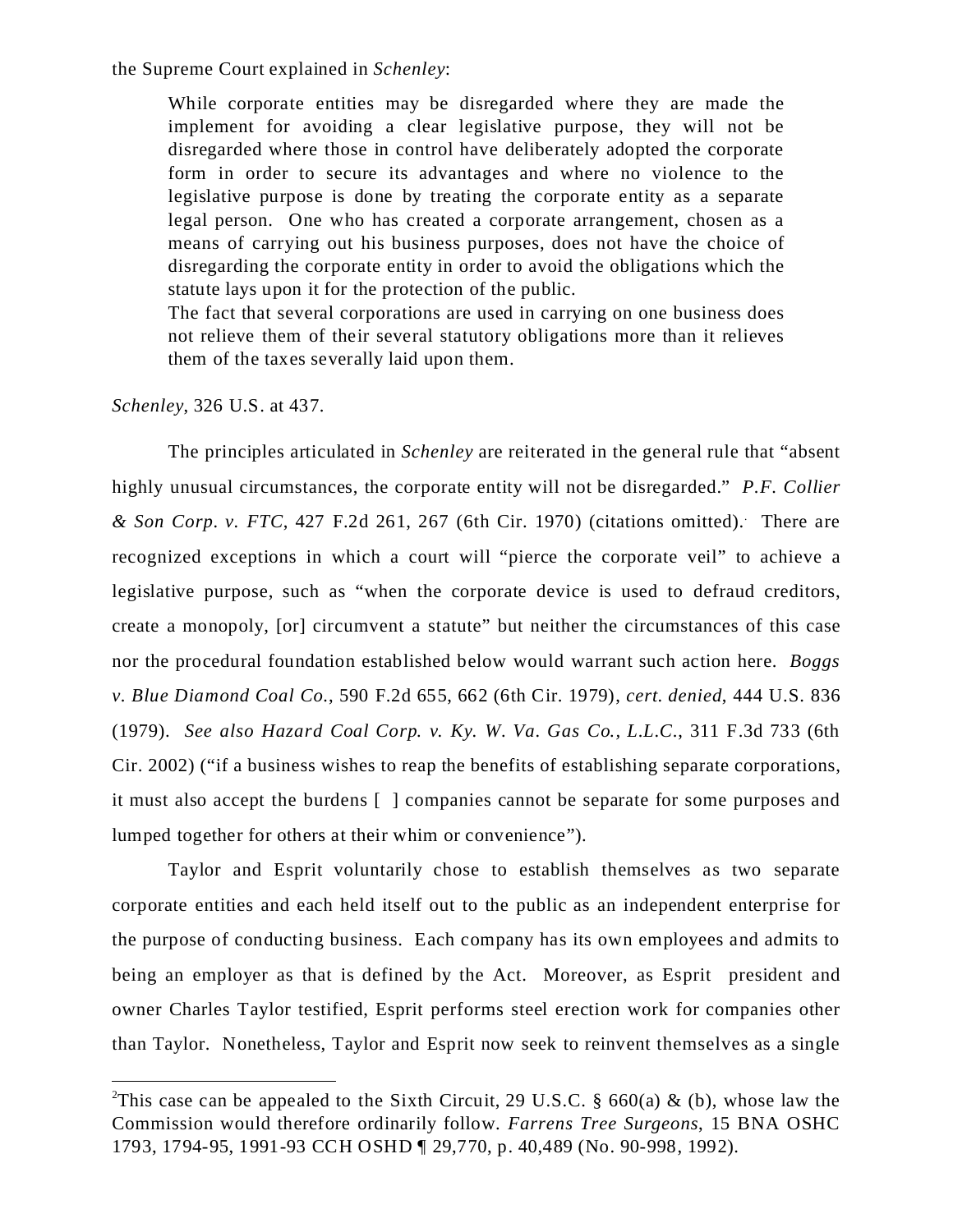employer for the sole purpose of eliminating half of their penalty exposure for the violations committed here. Our acceptance of this charade would allow these companies to reap the benefits of separate incorporation without bearing its burdens.

The dispositive factor under *Schenley* for ignoring the corporate form is not whether two separate companies are so integrated that they really *are* one, but, rather, whether two such companies *may be treated as one under the law*. Not only is there no legitimate legislative purpose served by disregarding Taylor's and Esprit's chosen corporate form*,* the purposes and policies of the Occupational Safety and Health Act would best be served by affirming the separate citations and issuing separate penalties and abatement orders to these two separate companies that sometimes work together and sometimes do not. Since Esprit independently engages in activities covered by the Act, a separate penalty for its violative conduct in addition to an abatement order issued to it are appropriate and necessary to induce Esprit's future compliance and avoid the possibility for Esprit to later escape any legal consequences of its behavior here, such as a future repeat citation. *See Joel Yandell d/b/a Triple L Tower*, 18 OSHC 1623, 1629 n. 9, 1999 CCH OSHD ¶ 31,782, p. 46,543 n. 9 (No. 94-3080, 1999)(possibility of repeated characterization, with higher penalty, provides additional incentive to comply with Act).

My colleagues claim that the Act is well served by holding Taylor "equally responsible" for the Section 5(a)(1) violation, and suggest that unless we treat Taylor and Esprit as a single employer, Taylor would avoid responsibility for Esprit supervisor Goch's willful conduct. What my colleagues fail to acknowledge, however, is that the Secretary did not cite Taylor for the  $5(a)(1)$  violation, there is no separate penalty being assessed for Taylor's new-found liability with respect to it. The net effect of their decision is to vacate one set of the fall protection and accident prevention/safety program citations along with the ensuing penalties. The Secretary separately cited Taylor and Esprit for the violations of these standards, each entity is a statutory employer, and Esprit's own employees were exposed to the cited conditions. Yet, my colleagues have ostensibly vacated one of these two sets of citations, precluding the assessment of a reasonable penalty for conduct that they agree was violative. While any common control of labor relations or overlap in the other incidents of employer status among these two companies, *see Nationwide Mut. Ins. Co. v. Darden*, 503 U.S. 318 (1992), might show a dual employment relationship, that would not negate the applicability of the cited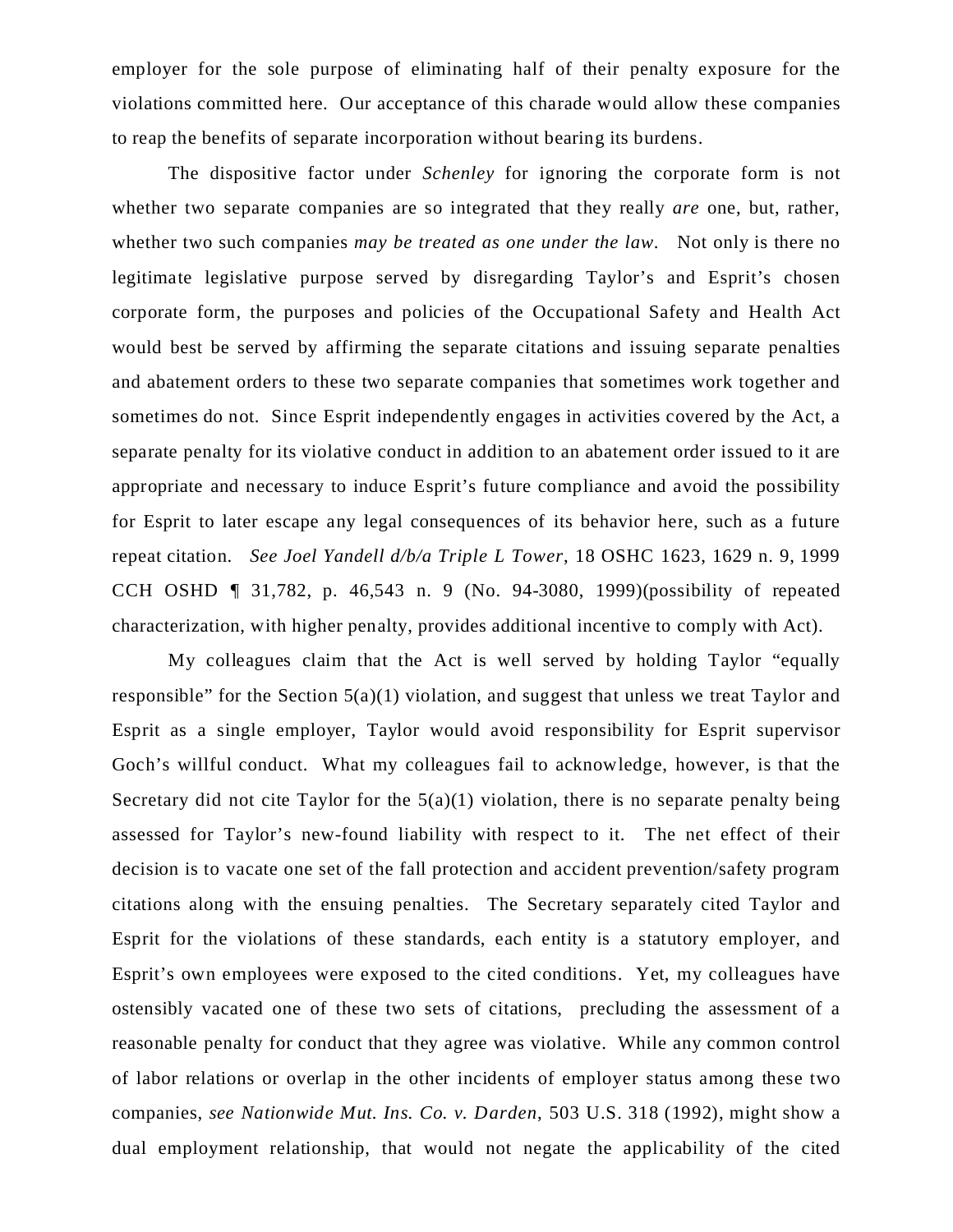standards to either Taylor or Esprit.

 The majority opinion also asserts that it "see[s] no justification" for the separate citations to Taylor and Esprit because the Secretary has "issued citations solely to Taylor regarding several [previous] steel erection worksites where Esprit was performing steel erection work for Taylor." Any argument or suggestion that the Secretary's previous decisions to refrain from citing both entities precludes her ability to do so here wholly misconstrues and misunderstands prosecutorial discretion and so straitjackets its exercise as to make it non-existent. In fact, these events merely reflect the Secretary's reasoned exercise of her prosecutorial discretion to achieve the remedial purposes of the Act. As the Secretary argues, she decided to cite both Taylor and Esprit here because in the face of three prior citations to Taylor alone, the violative conduct continued. There is no question that the Secretary had the authority to independently cite each employer, and no claim that she abused her discretion in doing so. *See Cuyahoga Valley R. Co. v. UTU*, 474 U.S. 3, 5-7 (1985). Accordingly, the Commission's role is limited to deciding whether the Secretary established each of the elements of a violation with respect to each citation, and assessing an appropriate penalty. *Caterpillar v. Herman*, 131 F.3d 666, 668 (7th Cir. 1997).

In cases such as this involving more than one employer at a common construction site, the Commission has held that more than one employer may be held responsible for a single violation. *E.g., McDevitt Street Bovis Inc.*, 19 BNA OSHC 1108, 1109, 2000 CCH OSHD ¶ 32,204, p. 48,780 (No. 97-1918, 2000) (citations omitted)("an employer who either creates or controls the cited hazard has a duty . . . to protect not only its own employees, but those of other employers 'engaged in the common undertaking'"). *See also R.P. Carbone Constr. Co.* v*. OSHRC*, 166 F.3d 815 (6th Cir. 1998). This doctrine serves to allocate responsibility and liability among multiple corporate actors. Indeed, in a subsequent set of cases involving Taylor and Esprit, Administrative Law Judge Michael J. Schoenfeld rejected respondents' belated efforts to be treated as an integrated operation and applied long-standing Commission precedent establishing the multiemployer worksite doctrine to uphold the validity of separate citations to each of them.

Respondents argue that only one penalty for each violation is appropriate because Taylor and Esprit were operating as an integrated operation. This argument does not withstand scrutiny. First, Respondents raise the argument for the first time in the post-hearing brief. It was not identified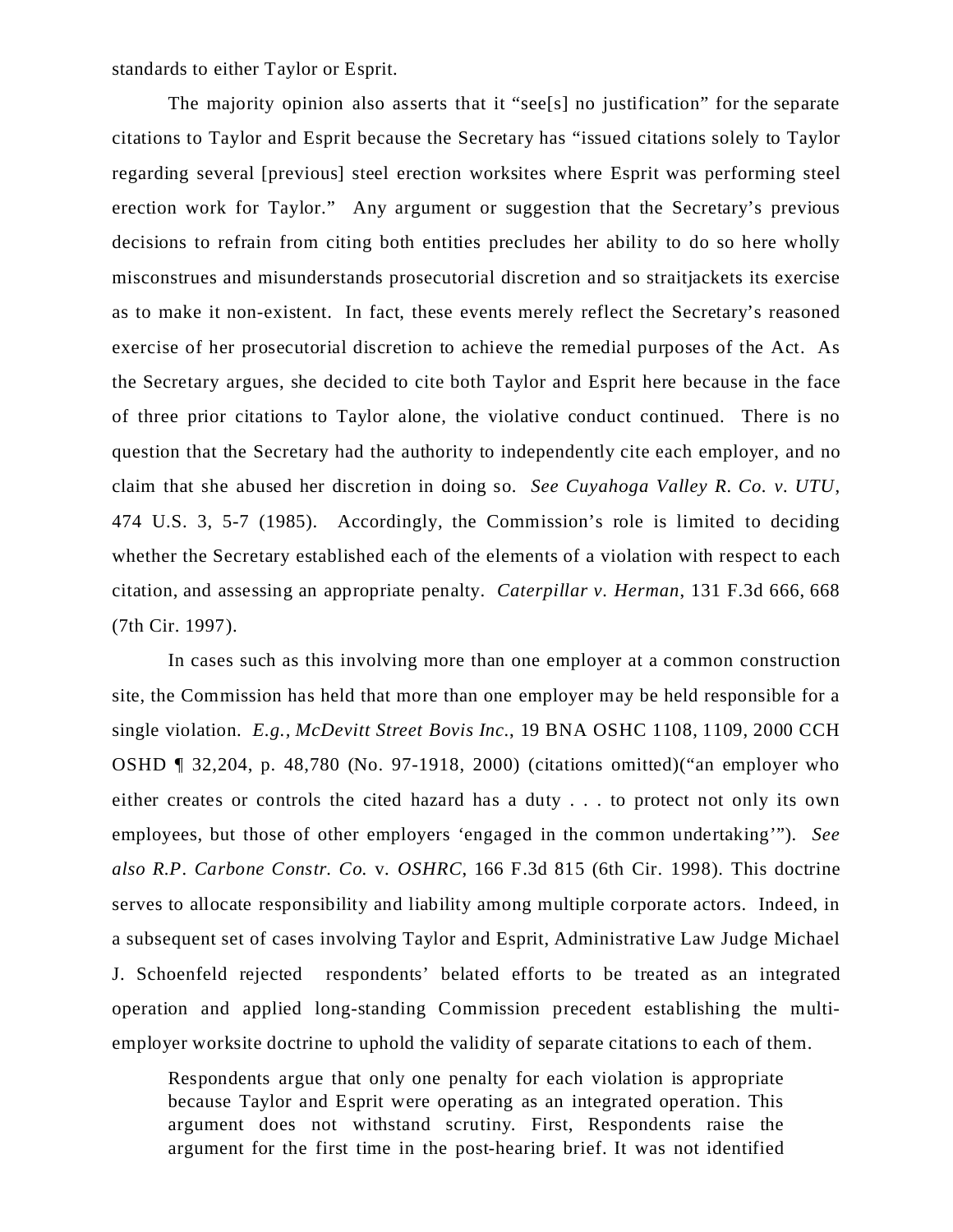prior to the hearing in their pre-hearing statement of issues. The issue was not identified during the hearing thus was not tried by consent. Moreover, Taylor and Esprit are, by their own design separate legal entities with separate employees. They are individual employers. Each agreed in its separate answer to the Secretary's complaints that it was an employer. Finally, there is no bar to citing and penalizing more than one employer for a single violation. It is a practice long ago approved by the commission. *Anning-Johnson, Co.*, 4 BNA OSHC 1193 (No. 3694, 1976); *Grossman Steel & Alum. Corp.*, 4 BNA OSHC 1185 (No. 12775, 1976) (consolidated).

*Esprit Constructors, Inc., and C. T. Taylor Co.*, 18 BNA OSHC 1179, 1183 (digest), 1995-97 CCH OSHD ¶ 31,373 (digest), slip op. at 7-8 (No. 96-730, 1997) (consolidated)  $(ALJ).$ 

Judge Schoenfeld's well-reasoned approach was correct on the merits and in addressing a procedural issue common to both cases as well. Taylor and Esprit never raised the single employer "defense" in this case, urging its applicability only after Judge Welsch addressed it *sua sponte* in his decision. As the Secretary argues, the issue of employer status was not tried by consent. On the contrary, it was seemingly resolved when each respondent admitted employer status in its answer to the complaints. The Secretary was thereby deprived of an opportunity to introduce evidence on the relationship between the two companies, and to develop a record as to whether separate treatment would best effectuate the remedial purposes of the Act. The resulting prejudice to the Secretary's case should preclude our consideration of respondents' argument on review, and alone warrants reversal of Judge Welsch's decision to treat Taylor and Esprit as a single employer. *See ConAgra Flour Milling Co.*, 15 BNA OSHC 1817, 1822, 1991- 93 CCH OSHD ¶ 29,808, p. 40,592 (No. 88-2572, 1992)(factors in assessing prejudice include "whether the party had a fair opportunity to defend and whether it could have offered any additional evidence if the case were retried"); *MBI Motor Company, Inc. v. Lotus/East, Inc.*, 506 F.2d 709, 713 (6th Cir. 1974)(vacating lower court's judgment based on theory not raised by either party, as defendant was deprived of opportunity to proffer evidence opposing new theory).

<sup>&</sup>lt;sup>3</sup>I note that Chairman Railton's position here regarding the permissibility of a post-trial amendment is seemingly at odds with his approach in another recently decided case, *Safeway, Inc.*, No. 99-0316 (March 12, 2003), *petition for review filed,* No. 03-9546 (10th Cir. April 18, 2003). In *Safeway,* the Chairman voted to vacate a citation because, he found, the Secretary did not cite under a more narrowly applicable standard. The Chairman sidestepped the issue of amending the citation to allege a violation of the other standard,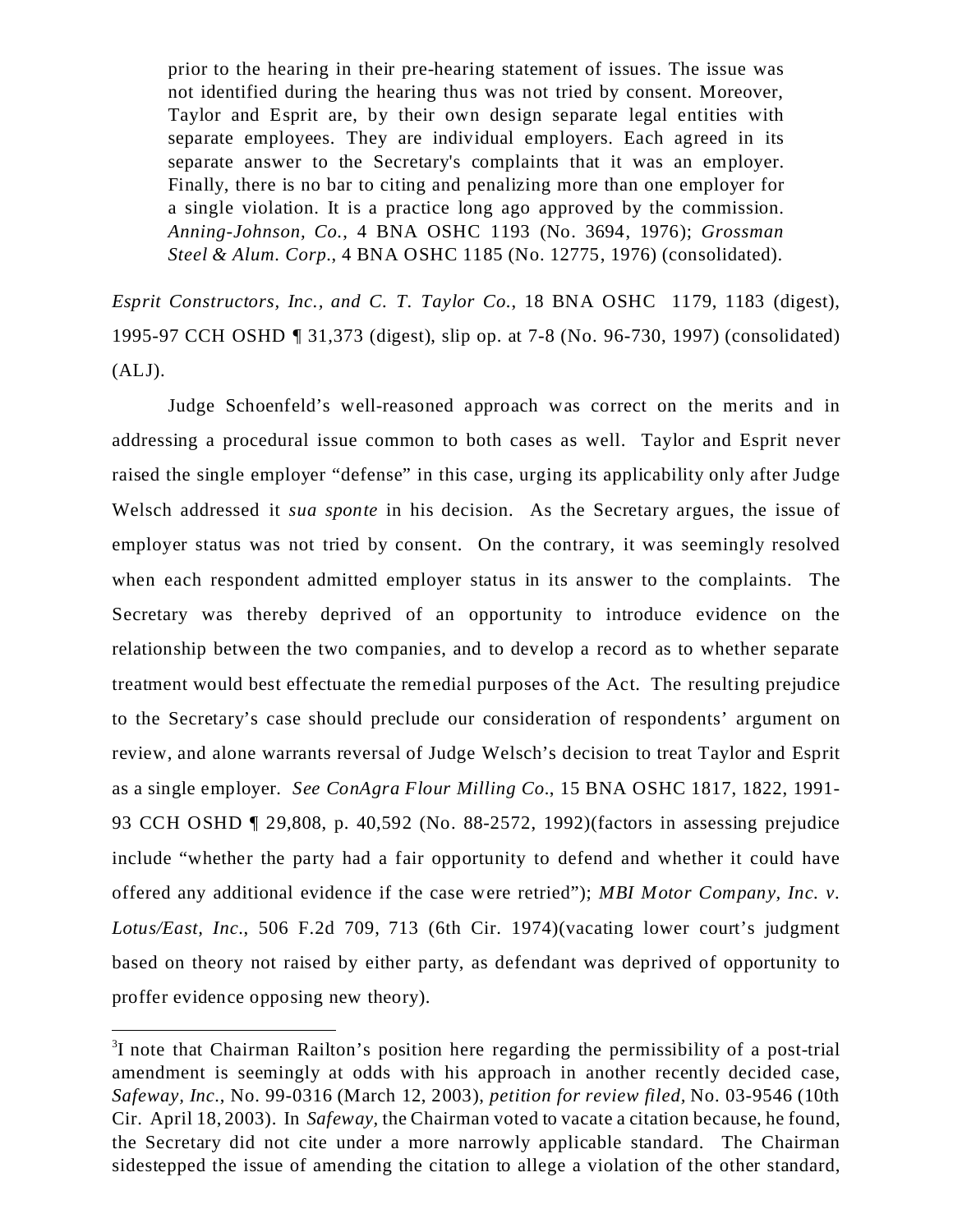In sum, I am troubled by the majority's decision to vacate one of the two sets of citations issued to these two employers, which, in the circumstances of this case, usurps the prosecutorial discretion that Congress has explicitly accorded solely to the Secretary of Labor. The Secretary's lawful exercise of that discretion here should remain unhindered by this adjudicative body. The Supreme Court has warned that for "the Commission to make both prosecutorial decisions and to serve as the adjudicator of the dispute" would be "a commingling of roles that Congress did not intend." *Cuyahoga*, 474 U.S. at 7. Since my colleagues have not heeded that warning, I must dissent.

> /s/ Thomasina V. Rogers Commissioner

however, where the alternative standards had identical substantive requirements and raised identical factual issues, and where there would have been no prejudice to Safeway.